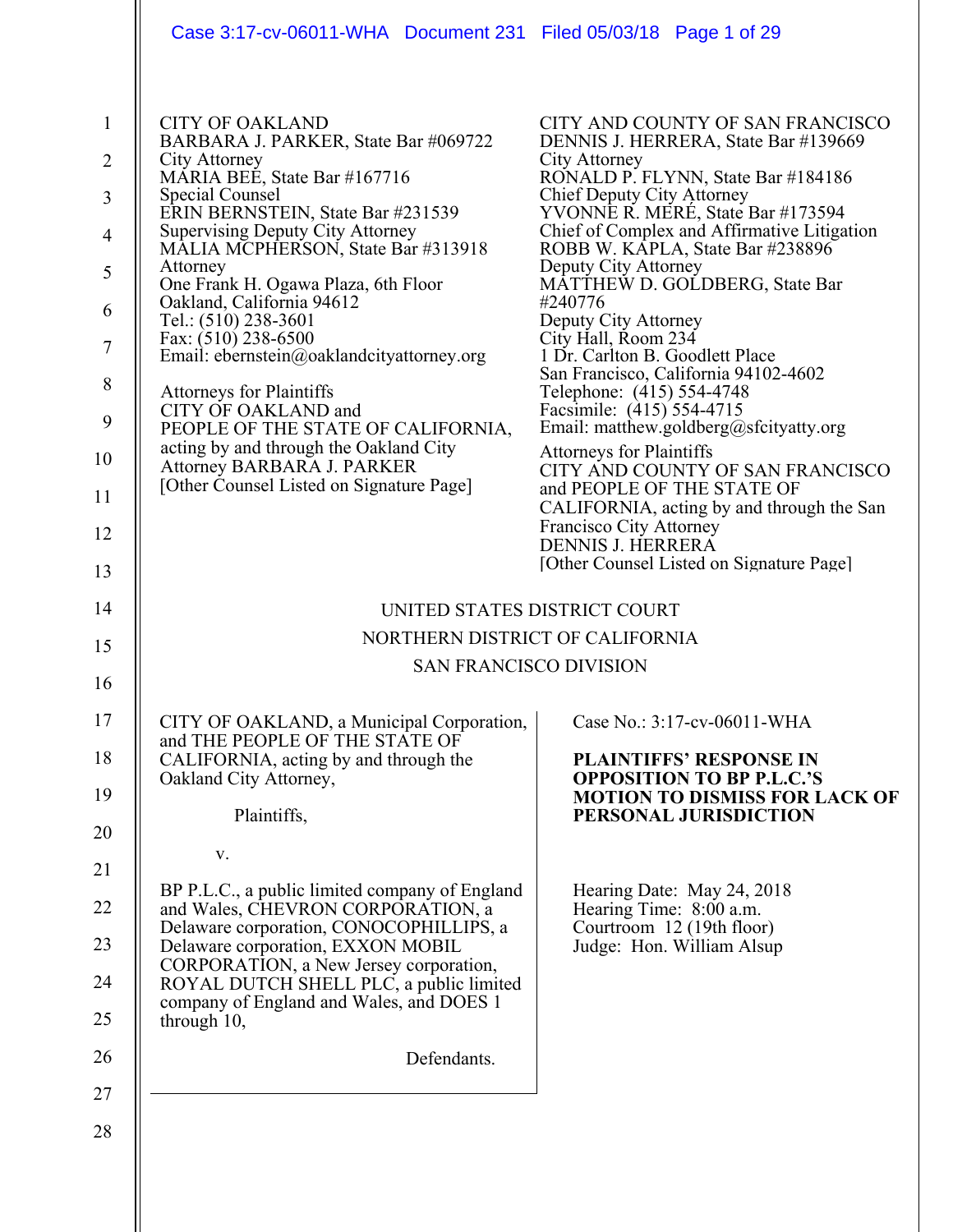|                | Case 3:17-cv-06011-WHA  Document 231  Filed 05/03/18  Page 2 of 29                                                                                                                                                           |                                                                                                            |
|----------------|------------------------------------------------------------------------------------------------------------------------------------------------------------------------------------------------------------------------------|------------------------------------------------------------------------------------------------------------|
| $\mathbf{1}$   |                                                                                                                                                                                                                              |                                                                                                            |
| $\overline{2}$ | CHEVRON CORP.,                                                                                                                                                                                                               |                                                                                                            |
| $\mathfrak{Z}$ | Third Party Plaintiff,                                                                                                                                                                                                       |                                                                                                            |
| $\overline{4}$ | V.                                                                                                                                                                                                                           |                                                                                                            |
| 5              | STATOIL ASA,                                                                                                                                                                                                                 |                                                                                                            |
| 6              | Third Party Defendant.                                                                                                                                                                                                       |                                                                                                            |
| 7              | CITY AND COUNTY OF SAN FRANCISCO,<br>a Municipal Corporation, and THE PEOPLE OF                                                                                                                                              | Case No.: 3:17-cv-06012-WHA                                                                                |
| 8<br>9         | THE STATE OF CALIFORNIA, acting by and<br>through the San Francisco City Attorney<br>DENNIS J. HERRERA,                                                                                                                      | <b>PLAINTIFFS' RESPONSE IN</b><br><b>OPPOSITION TO BP P.L.C.'S</b><br><b>MOTION TO DISMISS FOR LACK OF</b> |
|                | Plaintiffs,                                                                                                                                                                                                                  | PERSONAL JURISDICTION                                                                                      |
|                | V.                                                                                                                                                                                                                           |                                                                                                            |
|                | BP P.L.C., a public limited company of England<br>and Wales, CHEVRON CORPORATION, a                                                                                                                                          | Hearing Date: May 24, 2018<br>Hearing Time: 8:00 a.m.                                                      |
|                | Delaware corporation, CONOCOPHILLIPS, a<br>Delaware corporation, EXXON MOBIL<br>CORPORATION, a New Jersey corporation,<br>ROYAL DUTCH SHELL PLC, a public limited<br>company of England and Wales, and DOES 1<br>through 10, | Courtroom 12 (19th floor)<br>Judge: Hon. William Alsup                                                     |
|                | Defendants.                                                                                                                                                                                                                  |                                                                                                            |
|                | CHEVRON CORP.,                                                                                                                                                                                                               |                                                                                                            |
|                | Third Party Plaintiff,                                                                                                                                                                                                       |                                                                                                            |
|                | V.                                                                                                                                                                                                                           |                                                                                                            |
|                | STATOIL ASA,                                                                                                                                                                                                                 |                                                                                                            |
|                | Third Party Defendant.                                                                                                                                                                                                       |                                                                                                            |
|                |                                                                                                                                                                                                                              |                                                                                                            |
|                |                                                                                                                                                                                                                              |                                                                                                            |
| 24<br>25       |                                                                                                                                                                                                                              |                                                                                                            |
|                |                                                                                                                                                                                                                              |                                                                                                            |
| 26<br>27       |                                                                                                                                                                                                                              |                                                                                                            |
|                |                                                                                                                                                                                                                              |                                                                                                            |
| 28             |                                                                                                                                                                                                                              |                                                                                                            |
|                |                                                                                                                                                                                                                              |                                                                                                            |
|                |                                                                                                                                                                                                                              |                                                                                                            |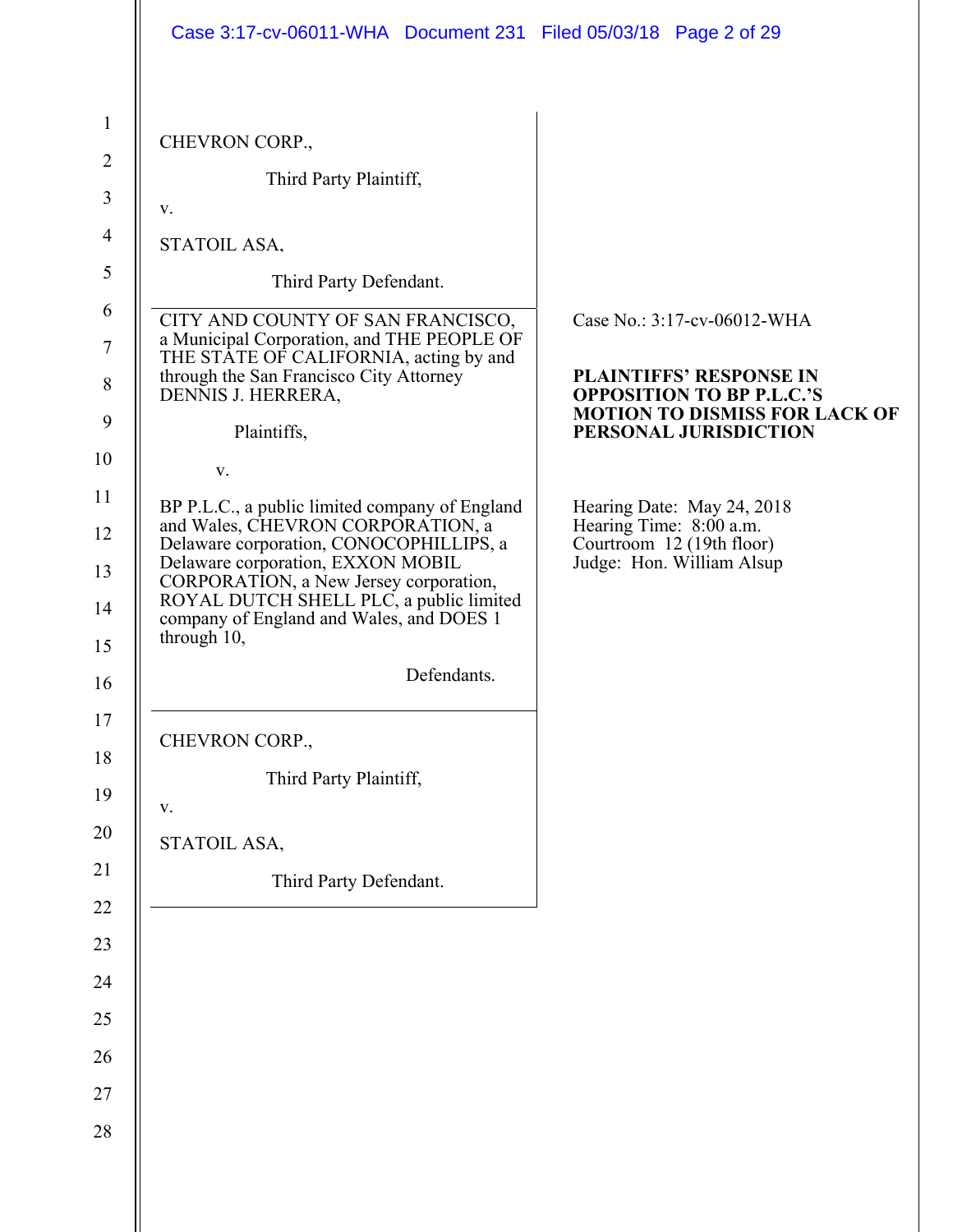|      |                 | <b>TABLE OF CONTENTS</b>                                                            |
|------|-----------------|-------------------------------------------------------------------------------------|
| I.   |                 |                                                                                     |
| Π.   |                 |                                                                                     |
|      | A.              | BP makes the business decision within the BP Group to produce fossil fuels at       |
|      | <b>B.</b>       | BP engages in production, sales and promotion of fossil fuels in California4        |
|      | $\mathcal{C}$ . | BP has contributed to the global warming nuisance, which is causing severe injuries |
| III. |                 |                                                                                     |
| IV.  |                 |                                                                                     |
|      | A.              |                                                                                     |
|      |                 | 1.<br>BP does not challenge that it puposefully directed its activities             |
|      |                 | 2.                                                                                  |
|      |                 | 3.<br>The Lombardo Declaration should be disregarded as inadmissible                |
|      | <b>B.</b>       |                                                                                     |
|      |                 | Alternatively, the Cities are entitled to jurisdictional discovery. 20              |
| V.   |                 |                                                                                     |
|      |                 |                                                                                     |
|      |                 |                                                                                     |
|      |                 |                                                                                     |
|      |                 |                                                                                     |
|      |                 |                                                                                     |
|      |                 |                                                                                     |
|      |                 |                                                                                     |
|      |                 |                                                                                     |
|      |                 |                                                                                     |
|      |                 |                                                                                     |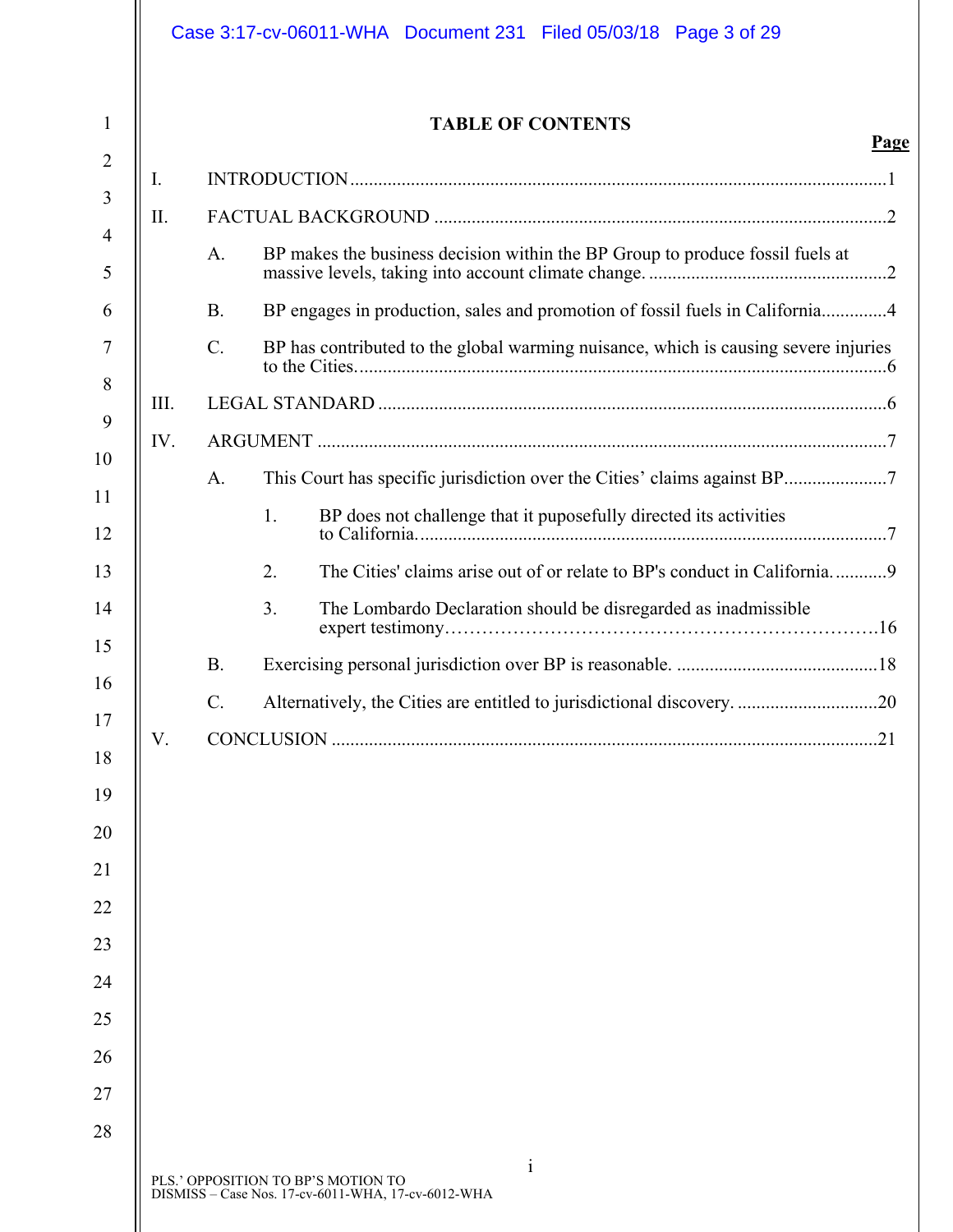|                     | Case 3:17-cv-06011-WHA  Document 231  Filed 05/03/18  Page 4 of 29                                     |
|---------------------|--------------------------------------------------------------------------------------------------------|
| $\mathbf{1}$        | <b>TABLE OF AUTHORITIES</b><br>Page(s)                                                                 |
| $\overline{2}$      | Cases                                                                                                  |
| 3<br>$\overline{4}$ | In re "Agent Orange" Prod. Liab. Litig.,                                                               |
| 5<br>6              | Adidas Am., Inc. v. Cougar Sport, Inc.,                                                                |
| $\tau$<br>8         | Axiom Foods, Inc. v. Acerchem Int'l, Inc.,                                                             |
|                     | Bancroft & Masters, Inc. v. August Nat'l, Inc.,                                                        |
|                     | Boim v. Holy Land Found. for Relief & Dev.,                                                            |
|                     | Brackett v. Hilton Hotels Corp.,                                                                       |
| 14                  | Brayton Purcell LLP v. Recordon & Recordon,                                                            |
| 15<br>16            | Bristol-Myers Squibb Co. v. Superior Court,                                                            |
|                     | Burlington Northern & Santa Fe Ry. v. United States,                                                   |
|                     | California Brewing Co. v. 3 Daughters Brewing LLC,                                                     |
|                     | California v. Gold Run Ditch & Mining Co.,                                                             |
|                     | Chunghwa Telecom Global v. Medcom,                                                                     |
|                     | City of Tulsa v. Tyson Foods, Inc.,                                                                    |
|                     | Copart, Inc. v. Sparta Consulting, Inc.,                                                               |
|                     | Cortina v. Bristol-Myers Squibb Co.,                                                                   |
| 28                  | $\ddot{i}$<br>PLS.' OPPOSITION TO BP'S MOTION TO<br>DISMISS - Case Nos. 17-cv-6011-WHA, 17-cv-6012-WHA |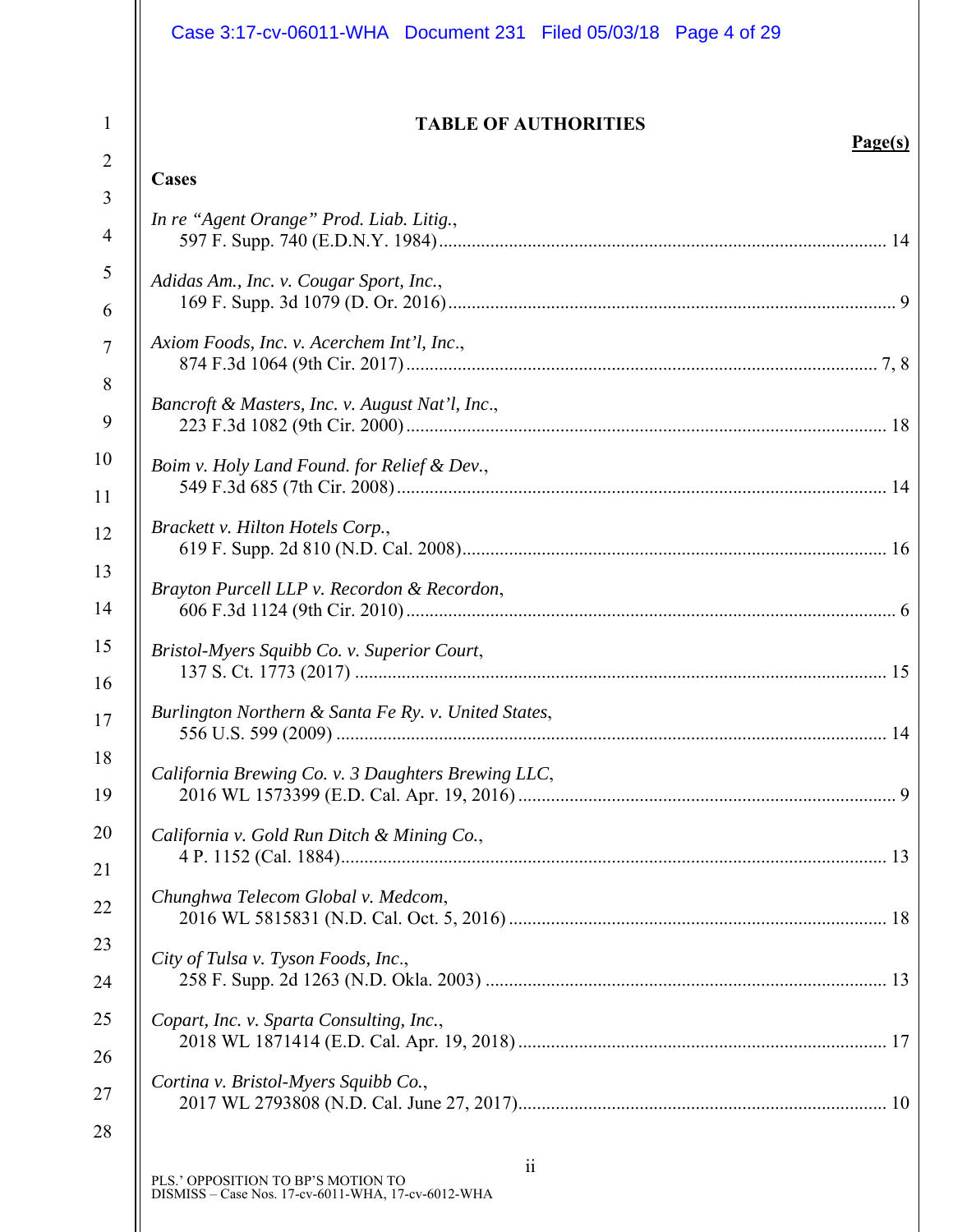|                | Case 3:17-cv-06011-WHA  Document 231  Filed 05/03/18  Page 5 of 29                              |
|----------------|-------------------------------------------------------------------------------------------------|
| $\mathbf{1}$   | Cox v. City of Dallas,                                                                          |
| $\overline{2}$ |                                                                                                 |
| 3              | Deflecto, LLC v. Dundas *Jafine Inc.,                                                           |
| 4              | Doe v. Am. Nat'l Red Cross,                                                                     |
| 5              |                                                                                                 |
| 6              | Doe v. Unocal Corp.,                                                                            |
| $\tau$         | Dubose v. Bristol-Myers Squibb Co.,                                                             |
| 8              |                                                                                                 |
| 9              | Elec. Recyclers Int'l, Inc. v. Calbag Metals Co.,                                               |
| 10             |                                                                                                 |
| 11             | Exxon Mobil Corp. v. Attorney Gen.,                                                             |
| 12             | Friends of the Earth, Inc. v. Laidlaw Envtl. Servs. (TOC), Inc.,                                |
| 13             |                                                                                                 |
| 14             | Hendricks v. New Video Channel America,                                                         |
| 15             |                                                                                                 |
| 16             | Holland America Line, Inc. v. Wartsila North America, Inc.,<br>$\therefore 8$                   |
| 17             | Hynix Semiconductor Inc. v. Rambus Inc.,                                                        |
| 18             |                                                                                                 |
| 19             | Illinois v. Milwaukee,                                                                          |
| 20             |                                                                                                 |
| 21             | Illumina, Inc. v. Qiagen NV,                                                                    |
| 22             | Kabo Tool Co. v. Porauto Indus. Co.,                                                            |
| 23             |                                                                                                 |
| 24             | Keeton v. Hustler Magazine,                                                                     |
| 25             |                                                                                                 |
| 26             | Landers v. East Texas Salt Water Disposal Co.,                                                  |
| 27             | Laub v. United States DOI,                                                                      |
| 28             |                                                                                                 |
|                | 111<br>PLS.' OPPOSITION TO BP'S MOTION TO<br>DISMISS - Case Nos. 17-cv-6011-WHA, 17-cv-6012-WHA |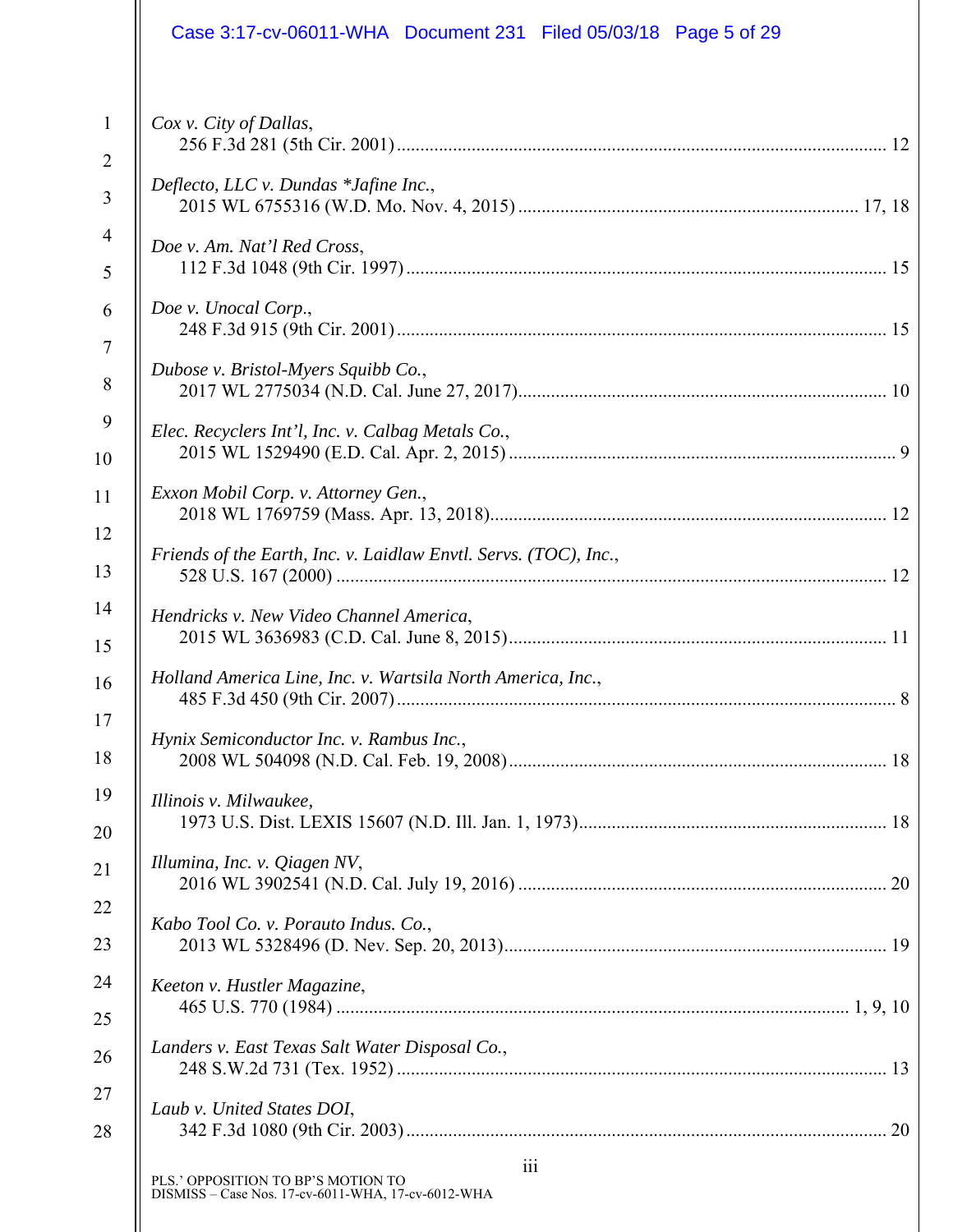| Case 3:17-cv-06011-WHA  Document 231  Filed 05/03/18  Page 6 of 29                             |
|------------------------------------------------------------------------------------------------|
| Learjet, Inc. v. Oneok, Inc.,                                                                  |
| Macias v. Waste Mgmt. Holdings, Inc.,                                                          |
| Mavrix Photo, Inc. v. Brand Techs., Inc.,                                                      |
| Michie v. Great Lakes Steel Div. Nat'l Steel Corp.,                                            |
| Milward v. Acuity Specialty Prods. Grp.,                                                       |
| Morin v. United States,                                                                        |
| Mytee Prod. Inc. v. HD Prod. Inc.,                                                             |
| North Sister Publ'g, Inc. v. Schefren,                                                         |
| Panavision Int'l, L.P. v. Toeppen,                                                             |
| Pebble Beach Co. v. Caddy,                                                                     |
| Picot v. Weston,                                                                               |
| Police & Fire Ret. Sys. of City of Detroit v. Watkins,                                         |
| Richmond Techns., Inc. v. Aumtech Business Solutions,                                          |
| SA Luxury Expeditions LLC v. Latin Am. for Less, LLC,                                          |
| Shute v. Carnival,                                                                             |
| Sinatra v. National Enquirer, Inc.,                                                            |
| Sullivan v. Ford,                                                                              |
| iv<br>PLS.' OPPOSITION TO BP'S MOTION TO<br>DISMISS - Case Nos. 17-cv-6011-WHA, 17-cv-6012-WHA |
|                                                                                                |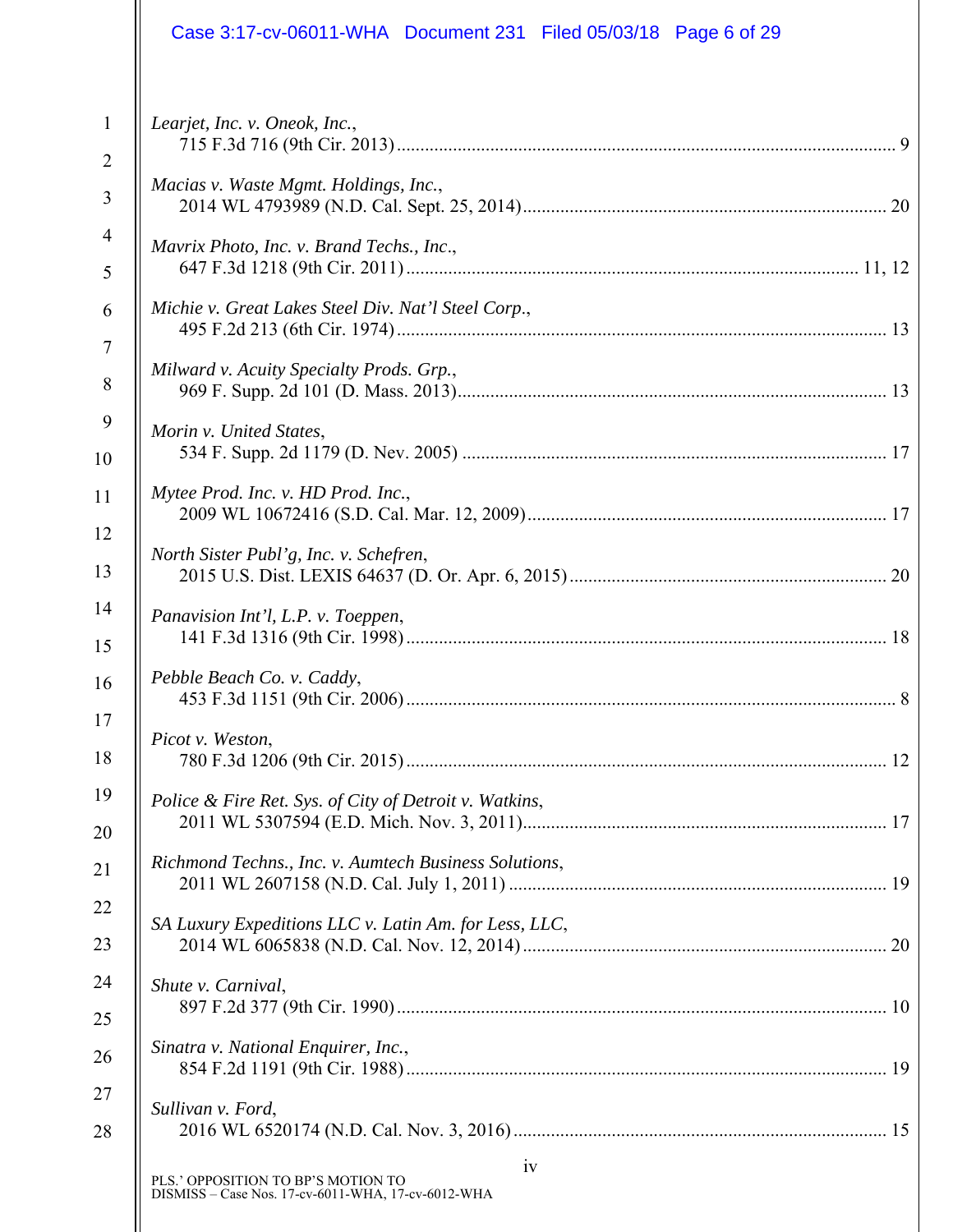|                                | Case 3:17-cv-06011-WHA Document 231 Filed 05/03/18 Page 7 of 29              |
|--------------------------------|------------------------------------------------------------------------------|
| $\mathbf{1}$<br>$\overline{2}$ | Terracom v. Valley Nat'l Bank,                                               |
| 3                              | The Lockwood Co. v. Lawrence,                                                |
| $\overline{4}$<br>5            | United States v. Chem-Dyne Corp.,                                            |
| 6                              | Universal Stabilization Techns., Inc. v. Advanced BioNutrition Corp.,        |
| $\overline{7}$<br>8            | Velsicol Chem. Corp. v. Rowe,                                                |
| 9<br>10                        | Warren v. Parkhurst,                                                         |
| 11                             | Wilden Pump & Eng'g Co. v. Versa-Matic Tool, Inc.,                           |
| 12<br>13                       | Woodyear v. Schaefer,                                                        |
| 14                             | <b>Statutes</b>                                                              |
| 15                             |                                                                              |
| 16                             | <b>Other Authorities</b>                                                     |
| 17                             |                                                                              |
| 18<br>19                       |                                                                              |
| 20                             |                                                                              |
| 21                             |                                                                              |
| 22                             |                                                                              |
| 23                             |                                                                              |
| 24                             |                                                                              |
|                                |                                                                              |
|                                | Richard Heede, Tracing Anthropogenic Carbon Dioxide and Methane Emissions to |
| 26                             |                                                                              |
| 27                             |                                                                              |
| 25<br>28                       |                                                                              |

 $\parallel$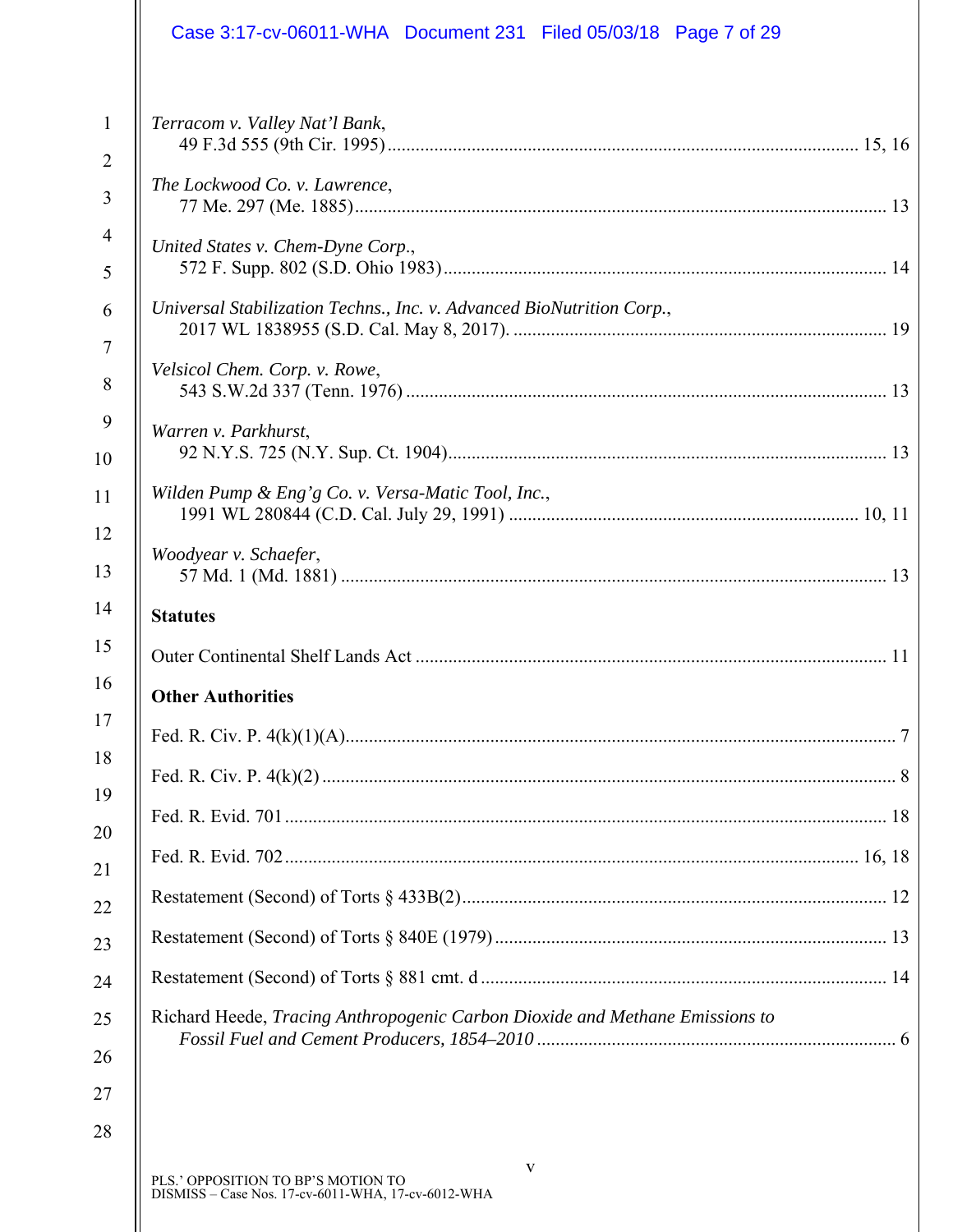#### **I. INTRODUCTION**

BP p.l.c. ("BP") has, during the relevant time period, produced, imported, refined, sold and promoted fossil fuels in California. Its promotion and sales in California continue to this day. These California-based actions are substantial and an inextricable part of BP's overall contribution to global warming. BP does not contest that its in-state business operations constitute purposively directing tortious activity to California.

10 12 13 14 15 16 17 18 19 20 22 23 24 BP's primary argument against personal jurisdiction – that its California-based contribution to global warming must cause all of the injury to the Plaintiffs ("Cities") – is an incorrect statement of the but-for personal jurisdiction causal standard. Courts routinely assert jurisdiction where the plaintiff's injury was produced by nationwide conduct that extends into the forum state, without requiring the plaintiff to show that the injury was caused by just the slice that occurred in the forum. Most notably, in *Keeton v. Hustler Magazine*, 465 U.S. 770 (1984), the Supreme Court sustained jurisdiction in a defamation case based on the fact that the defendant had sold a few thousand magazines in New Hampshire even though the injury was caused by the totality of the much greater sales nationwide. Similarly, courts in this jurisdiction repeatedly have held – in cases where the defendant's overall conduct both in the forum and outside the forum have caused the plaintiff's injury – that the but-for causal test is satisfied regardless of whether the California conduct alone would have produced the injury. These courts have rejected BP's rigid version of the but-for rule, which would require the California conduct alone to produce the entire injury, as leading to an "absurd result." The California-based conduct need only be "part" of the overall national (or international) causal chain to satisfy the-but for test. This approach to personal jurisdiction causation is particularly appropriate here, where causation on the merits is governed by a multiple contributor rule that does not require each defendant's contribution standing alone to cause the nuisance, only that it knows that its contribution is combining with others' to cause the nuisance.

28

25

26

27

21

1

2

3

4

5

6

7

8

9

11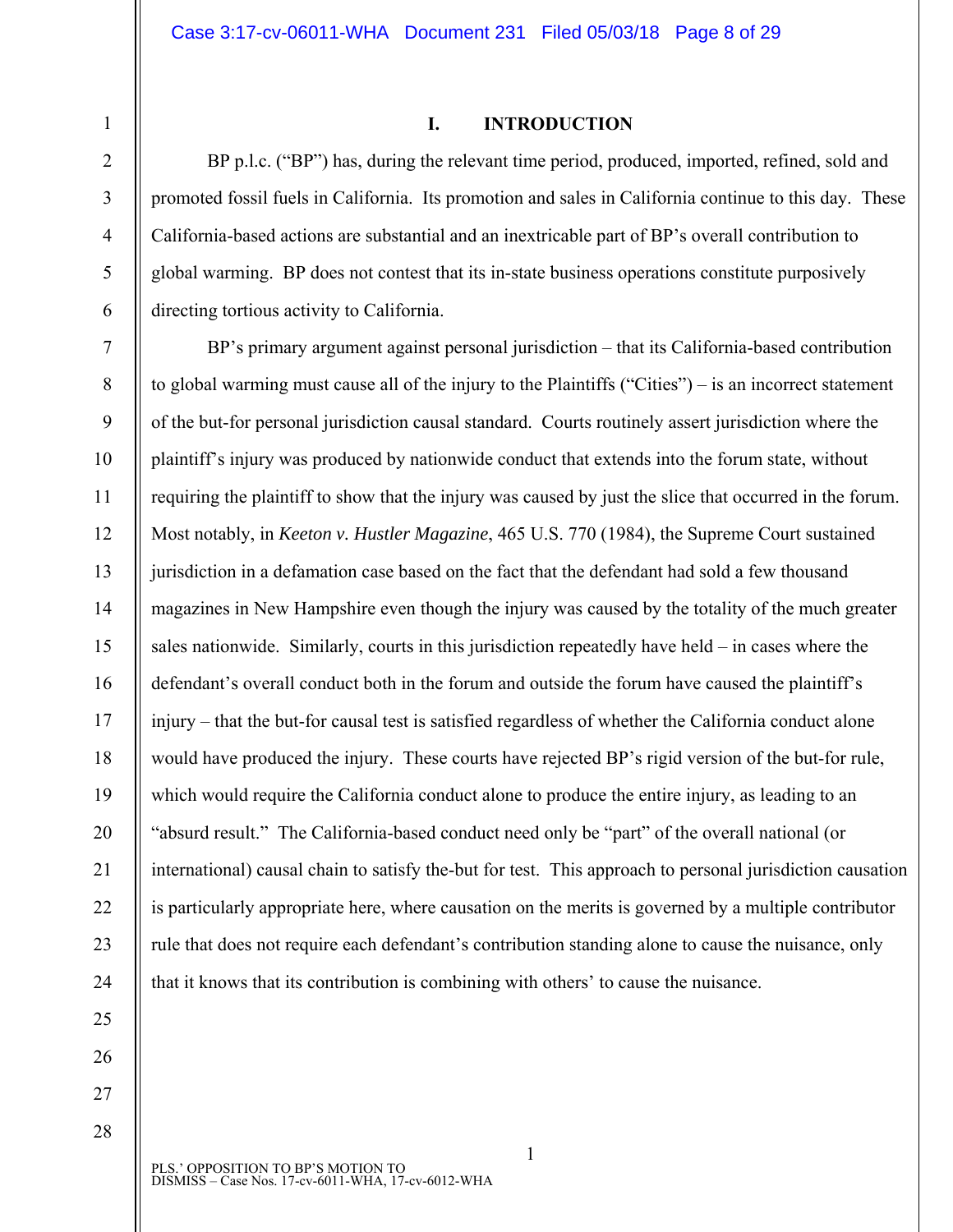#### **II. FACTUAL BACKGROUND**

#### **A. BP makes the business decision within the BP Group to produce fossil fuels at massive levels, taking into account climate change.**

BP is a publicly traded, multinational, vertically integrated oil and gas company that does business in California. First Amended Complaint ("FAC") | 16.<sup>1</sup> BP is one of the largest investorowned fossil fuel corporations in the world as measured by historic production of fossil fuels. *Id*. ¶¶ 2, 94. BP acknowledges that it is the ultimate parent company for numerous subsidiaries in the BP group that find and produce oil and gas worldwide, that refine oil into fossil fuel products such as gasoline, and that market and sell oil, fuel and other refined petroleum products, and natural gas worldwide.<sup>2</sup> BP states in its annual report for 2017 that the BP "group explores for oil and natural gas under a wide range of licensing, joint arrangement and other contractual agreements," but that "[a]ll subsidiary undertakings are controlled by the group."<sup>3</sup>

The BP parent company is the ultimate decisionmaker on the most fundamental decision about the company's core business, *i.e.*, the level of companywide fossil fuels to produce. BP makes this decision based on a number of factors, including climate change. BP states in its most recent annual report that it brought "seven major projects in the Upstream [segment, i.e., exploration and production] . . . online and under budget for the portfolio as a whole," and these projects, "along with six we brought online in 2016, have contributed to a 12% increase in our production."<sup>4</sup> It continued: "That helps to put us on track to deliver 900,000 barrels of new product per day by 2021."<sup>5</sup> "We also" strengthened our portfolio with our most successful year of exploration since 2004, sanctioned three exciting new projects in Trinidad, India and the Gulf of Mexico and added 143% reserves

 $^5$  *Id.* 

28

26

27

PLS.' OPPOSITION TO BP'S MOTION TO DISMISS – Case Nos. 17-cv-6011-WHA, 17-cv-6012-WHA

1

2

<sup>&</sup>lt;sup>1</sup> The Cities' first amended complaints are nearly identical; separate citations to each FAC are provided only where necessary.

<sup>&</sup>lt;sup>2</sup> Declaration of Donna Sanker in Support of BP p.l.c.'s Motion to Dismiss (ECF No. 147-2),  $\P$  3.

<sup>&</sup>lt;sup>3</sup> Decl. of Steve W. Berman in Support of Plaintiffs' Response in Opposition to BP p.l.c.'s Motion to Dismiss for Lack of Personal Jurisdiction ("Berman Decl."), Ex. 1 (BP Annual Report and Form 20-F 2017) at 29, 231, filed concurrently herewith.

<sup>4</sup> *Id.* at 9.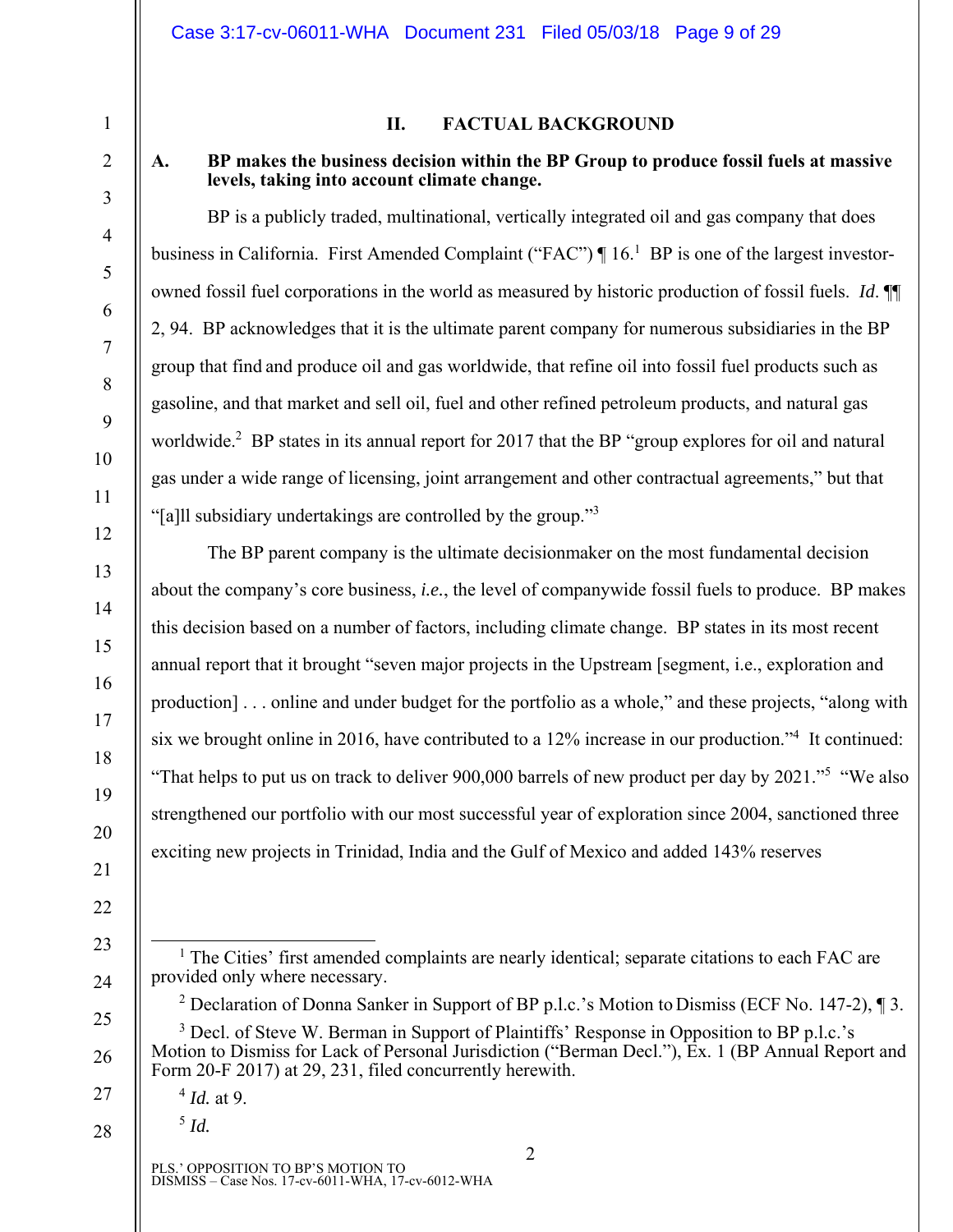# Case 3:17-cv-06011-WHA Document 231 Filed 05/03/18 Page 10 of 29

| $\mathbf{1}$   | replacement for the group." <sup>6</sup> BP submits annual responses to climate change questionnaires from a                                                                                                                                                                                                                                                                                                                |  |  |
|----------------|-----------------------------------------------------------------------------------------------------------------------------------------------------------------------------------------------------------------------------------------------------------------------------------------------------------------------------------------------------------------------------------------------------------------------------|--|--|
| $\overline{2}$ | non-profit organization called CDP (formerly the Carbon Disclosure Project). <sup>7</sup> In its 2016 response,                                                                                                                                                                                                                                                                                                             |  |  |
| $\mathfrak{Z}$ | BP publicly stated that its "Board or individual/sub-set of the Board or other committee appointed by                                                                                                                                                                                                                                                                                                                       |  |  |
| $\overline{4}$ | the Board" is the highest level within the company with direct responsibility for climate change. <sup>8</sup>                                                                                                                                                                                                                                                                                                              |  |  |
| 5              | Climate change is, of course, a major risk to BP's business because fossil fuels emit carbon dioxide                                                                                                                                                                                                                                                                                                                        |  |  |
| 6              | and thus any significant climate change action may have an impact on BP's business. BP thus                                                                                                                                                                                                                                                                                                                                 |  |  |
| $\overline{7}$ | explains:                                                                                                                                                                                                                                                                                                                                                                                                                   |  |  |
| 8              | As part of BP's annual planning process, we review the principal risks                                                                                                                                                                                                                                                                                                                                                      |  |  |
| 9              | and uncertainties to the group. We identify those as having a high<br>priority for particular oversight by the board and its various                                                                                                                                                                                                                                                                                        |  |  |
| 10             | committees in the coming year. BP manages, monitors and reports on<br>the principal risks and uncertainties that can impact our ability to                                                                                                                                                                                                                                                                                  |  |  |
| 11             | deliver our strategy of meeting the world's energy needs responsibly<br>while creating long-term shareholder value. Climate change and                                                                                                                                                                                                                                                                                      |  |  |
| 12             | carbon pricing are explicitly assessed as risk factors. Our management<br>systems, organizational structures, processes, standards, code of                                                                                                                                                                                                                                                                                 |  |  |
| 13             | conduct and behaviours together form a system of internal control that<br>governs how we conduct the business of BP and manage associated                                                                                                                                                                                                                                                                                   |  |  |
| 14             | $ri$ sks. $9$                                                                                                                                                                                                                                                                                                                                                                                                               |  |  |
| 15             | BP further states: "Strategic climate-related policy and other relevant non-operational risk is assessed                                                                                                                                                                                                                                                                                                                    |  |  |
| 16             | at a group level." <sup>10</sup> BP in its CDP response also takes responsibility for companywide production of                                                                                                                                                                                                                                                                                                             |  |  |
| 17             | fossil fuels by calculating the greenhouse gas emissions resulting from the use of its products by                                                                                                                                                                                                                                                                                                                          |  |  |
| 18             | consumers based on "BP's total reported production of natural gas, natural gas liquids and refinery                                                                                                                                                                                                                                                                                                                         |  |  |
| 19             | throughputs." <sup>11</sup> BP as the parent company also takes responsibility for the global corporate family                                                                                                                                                                                                                                                                                                              |  |  |
| 20             | on the issue of "stranded assets," i.e. the possibility that fossil fuel reserves may become stranded                                                                                                                                                                                                                                                                                                                       |  |  |
| 21<br>22       | $6$ <i>Id.</i> While BP's report states that "[u]nless otherwise stated, the text does not distinguish<br>between the activities and operations of the parent company and those of its subsidiaries," it is clear<br>that these statements refer to global companywide positions and production levels on the topics they<br>discuss – the company's production "portfolio," new production figures for BP companywide, and |  |  |
| 23             | reserves replacements for the "group." <i>Id.</i> at 299.                                                                                                                                                                                                                                                                                                                                                                   |  |  |
| 24             | $\frac{7 \text{ https://www.cdp.net/en.}}{2}$<br><sup>8</sup> Berman Decl., Ex. 2 (BP Responses to Climate Change 2016 Information Request from Carbon                                                                                                                                                                                                                                                                      |  |  |
| 25             | Disclosure Project) at 1. BP's response to the Carbon Disclosure questionnaire was on behalf of all<br>of its segments, including upstream operations. <i>Id.</i> at 26.                                                                                                                                                                                                                                                    |  |  |
| 26             | $9$ <i>Id.</i> at 2.                                                                                                                                                                                                                                                                                                                                                                                                        |  |  |
| 27             | $^{10}$ <i>Id.</i> at 3.                                                                                                                                                                                                                                                                                                                                                                                                    |  |  |
| 28             | $^{11}$ <i>Id.</i> at 40.                                                                                                                                                                                                                                                                                                                                                                                                   |  |  |
|                | 3<br>PLS.' OPPOSITION TO BP'S MOTION TO<br>DISMISS - Case Nos. 17-cv-6011-WHA, 17-cv-6012-WHA                                                                                                                                                                                                                                                                                                                               |  |  |

 $\parallel$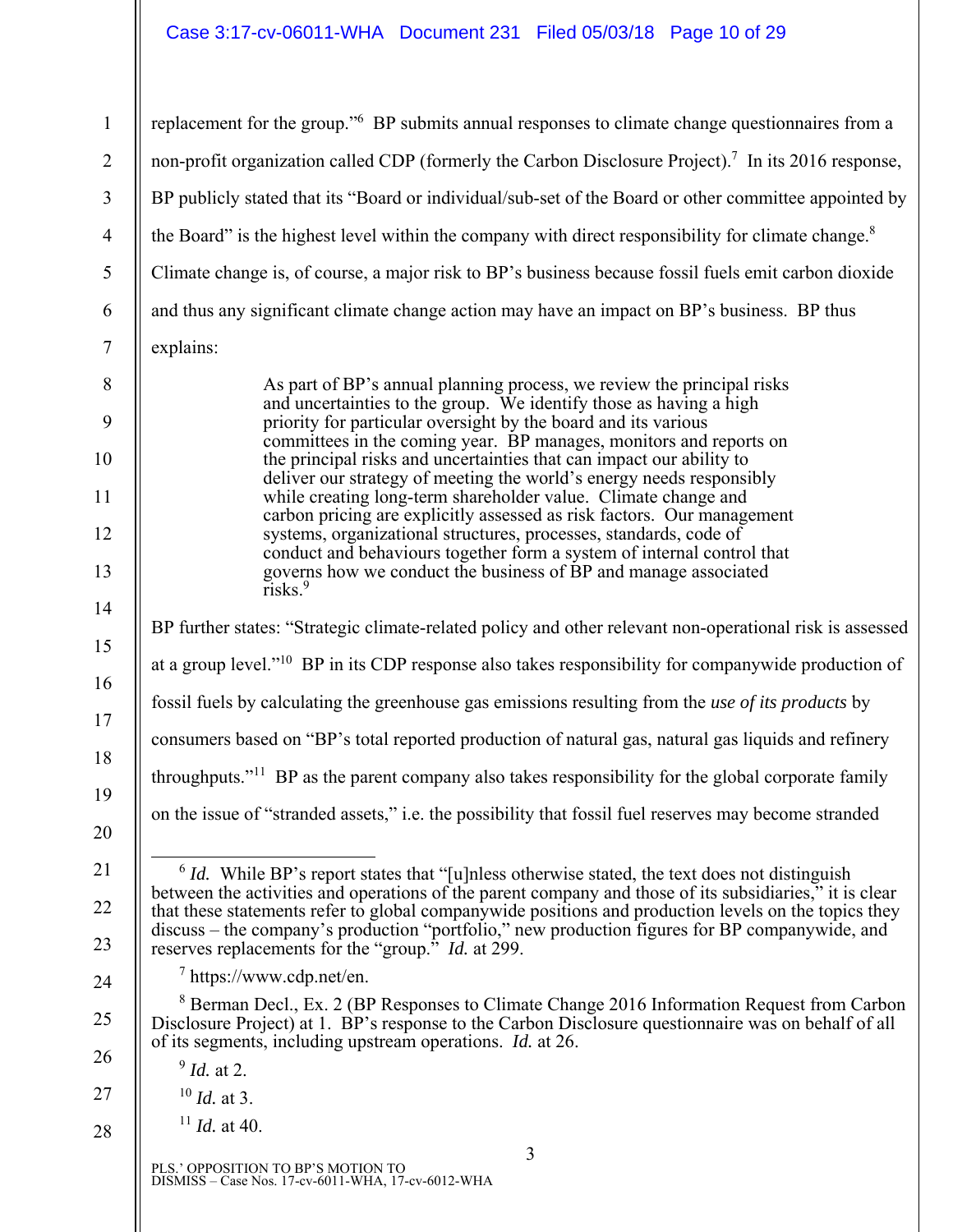#### Case 3:17-cv-06011-WHA Document 231 Filed 05/03/18 Page 11 of 29

assets if, prior to the end of their economic life, they no longer can earn an economic return because of climate change: "BP is well aware of the so-called stranded assets debate and is considering it carefully."<sup>12</sup>

BP's chief executive is responsible for maintaining "BP's system of internal control" that is "employed to conduct the business of BP," and BP's CDP response states: "Climate change risks are reviewed through two executive committees - chaired by the group chief executive, and one working group chaired by the executive vice president and group chief of staff, as part of BP's established management structure."<sup>13</sup> BP describes its "risk management procedures with regard to climate change risks and opportunities," as being "[i]ntegrated into multi-disciplinary companywide risk management processes."<sup>14</sup> BP's motion does not contest that it is the ultimate decisionmaker on companywide production of fossil fuels, including as these decisions take into account climate change risks.

13

1

2

3

4

5

6

7

8

9

10

11

12

14

15

16

17

18

19

20

21

22

23

24

25

26

27

28

## **B. BP engages in production, sales and promotion of fossil fuels in California.**

BP does business in California, including through multiple agents and subsidiaries that do business in California, have been registered to do business for decades and have a designated agent for service of process in California, including BP America Production Company (registered to do business in California since 1975); BP Amoco Chemical Company (1955); BP Corporation North America (1987); BP Exploration (Alaska) Inc. (1974); BP Pipelines (North America) Inc. (2002); BP Products North America Inc. (1960); and Atlantic Richfield Company (1985). FAC ¶ 35.

Atlantic Richfield Company was headquartered in Los Angeles, California from 1972 through 1999. *Id.* Between 1975 and 1999, Atlantic Richfield produced oil and natural gas in California, and transported, marketed and sold fuel and other refined products in California, including to and through ARCO-branded gasoline stations. *Id.* ¶ 36. BP agents and subsidiaries, BP

- 12 *Id.* at 3.
- <sup>13</sup> *Id.* at 2.
- <sup>14</sup> *Id.*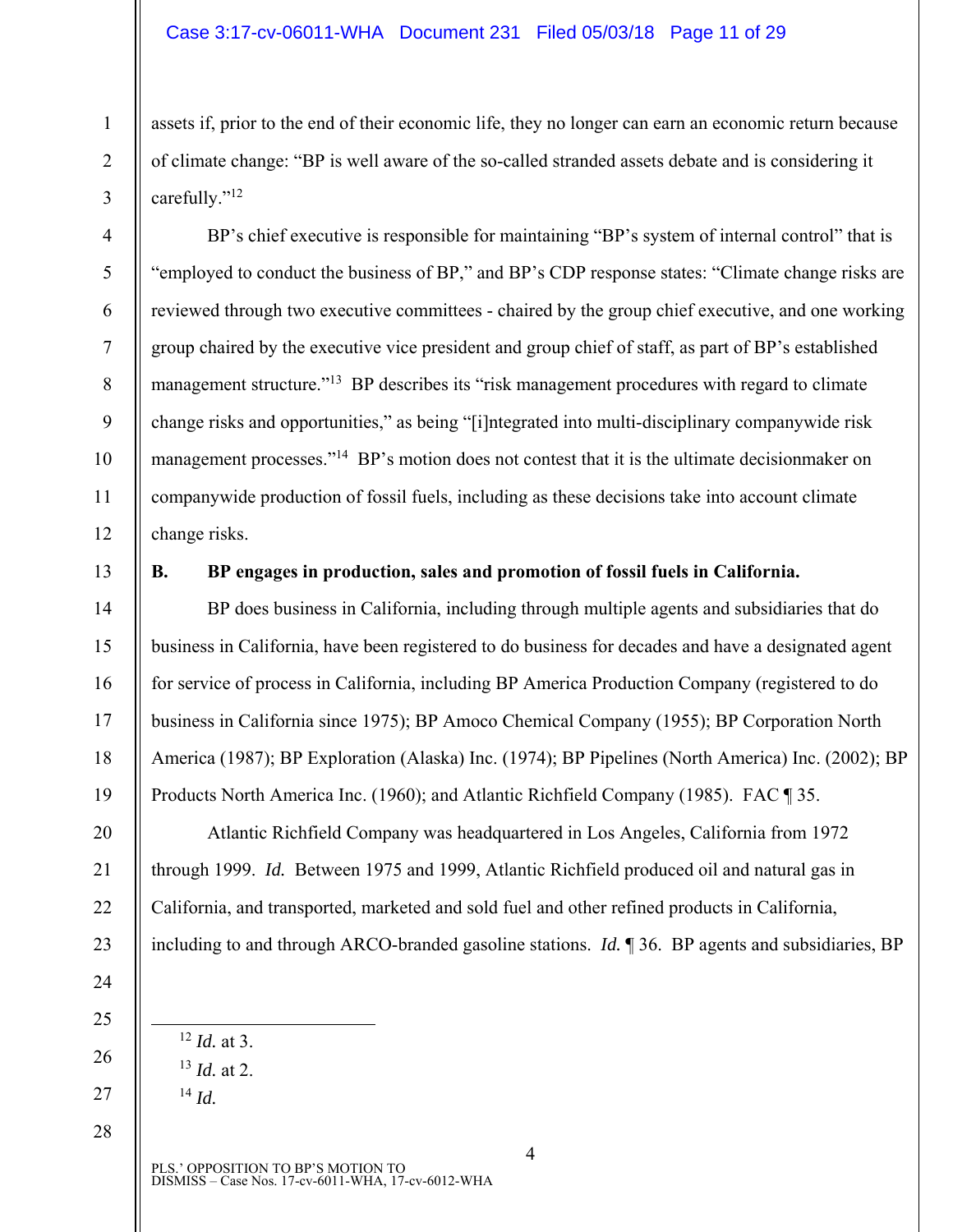Exploration U.S.A. Inc. and BP Exploration Inc., have been listed as operators for approximately 34 oil and gas, and dry gas wells in California. *Id.* 

2 3

4

5

6

7

1

BP through its subsidiary BP Exploration (Alaska) Inc. produces crude oil in Alaska for shipment, in part, to California. *Id.* ¶ 37. Since 1977, BP subsidiaries have produced and shipped Alaskan crude oil to various locations, including California and the Pacific Northwest Coast. *Id.* BP through its subsidiary BP Shipping (USA) shipped approximately 2.56 billion barrels of crude oil into California, from 1975 to 2010. *Id.* 

8 9 10 11 12 13 14 15 16 17 18 19 20 21 22 23 24 25 BP, including through its subsidiaries, refined, marketed, and sold fossil fuel products in California. *Id.* ¶¶ 36-41. BP and the other defendants created and operate a common distribution system that moves fungible and commingled gasoline from refineries through pipelines to large terminal storage tanks for delivery to consumers in California (and elsewhere). *Id.* ¶¶ 33, 39. BP, including through its subsidiaries acting as its agents, owned and operated the Carson refinery near Los Angeles from approximately 1966 through 2013 with a refining capacity of approximately 266,000 barrels of crude oil per day, and which BP described in a press release as "one of the largest on the US West Coast." *Id.* ¶ 38. BP acknowledged in a press release announcing the sale of this refinery that it owned "integrated terminals and pipelines" related to the Carson refinery, including the LA basin pipelines system that moved crude oil, fossil fuel products and intermediates to and from the Carson refinery, and also had marketing agreements with retail gasoline station sites in Southern California. *Id.* Through approximately 2013, BP, through its subsidiaries and agents, owned or operated port facilities in California for receipt of crude oil, including Long Beach Port berths 121 and 78 that supplied crude oil to the Carson refinery. *Id.* In a June 3, 2013 press release posted on BP Global's website, Jeff Pitzer, BP's Northwest Fuels Value Chain President stated: "California remains an important state for us and we remain committed to supplying our customers in Northern California and the rest of the Pacific Northwest with the quality fuels they depend on." *Id.* 

5 26 27 28 BP Global's website currently states that "BP's marketing and trading business has provided energy products and services to California since 1984" and that "[t]oday, the business markets enough natural gas in California to meet the needs of every home in the state's four largest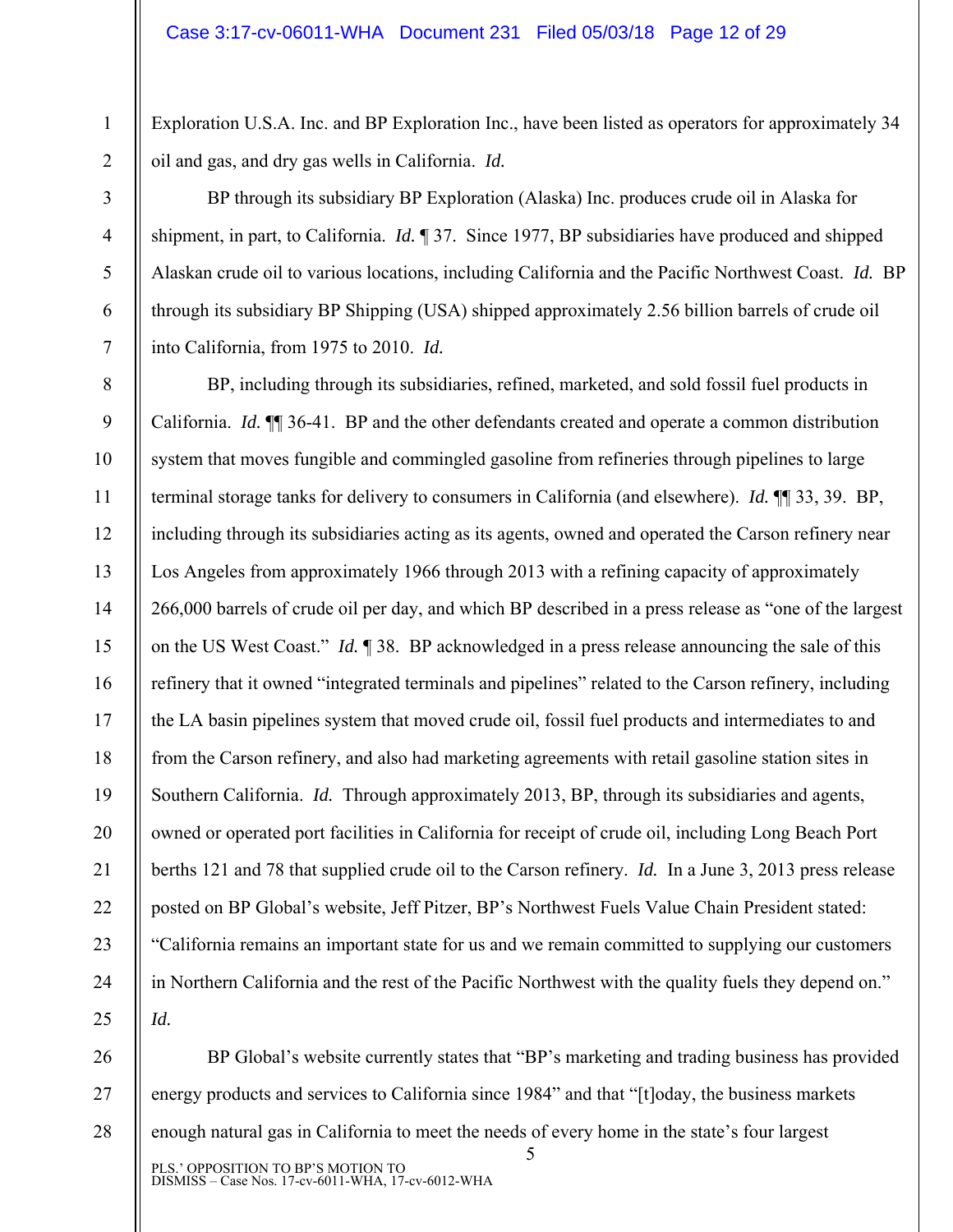metropolitan areas: Los Angeles, San Francisco, Riverside and San Diego." *Id.* ¶ 40. It adds that "BP markets enough natural gas in California to meet the energy needs of 6.9 million households." *Id.* And it states that "BP has a significant presence in hundreds of communities across California through gas stations and convenience stores" and that its "footprint includes more than 280 ARCOlicensed and ARCO-branded stations." *Id.* BP also exercises control over gasoline product quality and specifications at these ARCO-branded stations. *Id.* ¶ 39. In addition to these current ARCO stations, BP previously owned and/or operated numerous BP-branded stations in California, and also exercised control over gasoline product quality and specifications at those former gas stations in California. *Id.* BP offers credit cards to consumers through its interactive website to promote sales of gasoline and other products at its branded gasoline stations. *Id.*

1

2

3

4

5

6

7

8

9

10

11

12

13

14

15

16

17

18

19

20

21

22

23

24

25

26

27

28

#### **C. BP has contributed to the global warming nuisance, which is causing severe injuries to the Cities.**

BP, through its fossil fuel business, knowingly has contributed, and continues to contribute, to the global warming nuisance. *Id*. ¶¶ 2, 34, 92, 94(d), 95, 104. BP is the fourth largest cumulative producer of fossil fuels worldwide in history and is responsible for over 2 percent of total atmospheric greenhouse gases ("GHGs") from industrial sources. *Id.* ¶ 94.15 Defendants are collectively responsible through their production, marketing and sale of fossil fuels for over 11% of all GHG pollution from industrial sources; more than half of current pollution levels from defendants' fossil fuels is attributable to production since 1980. *Id.* ¶¶ 92, 94(b-c). Global warming has caused and continues to cause accelerated sea level rise in San Francisco Bay and the adjacent ocean with severe, and potentially catastrophic, consequences for the Cities and their residents. *Id.* ¶¶ 125, 130-31.

# **III. LEGAL STANDARD**

The Cities need make only a *prima facie* showing of jurisdictional facts to satisfy their burden of demonstrating jurisdiction over BP, in the absence of an evidentiary hearing.<sup>16</sup> The Court

<sup>16</sup> *Brayton Purcell LLP v. Recordon & Recordon*, 606 F.3d 1124, 1127 (9th Cir. 2010).

 <sup>15</sup> *See* Table 3 of Richard Heede, *Tracing Anthropogenic Carbon Dioxide and Methane Emissions to Fossil Fuel and Cement Producers, 1854–2010*, Climactic Change, Jan. 2014, cited in FAC at ¶ 101 n.71.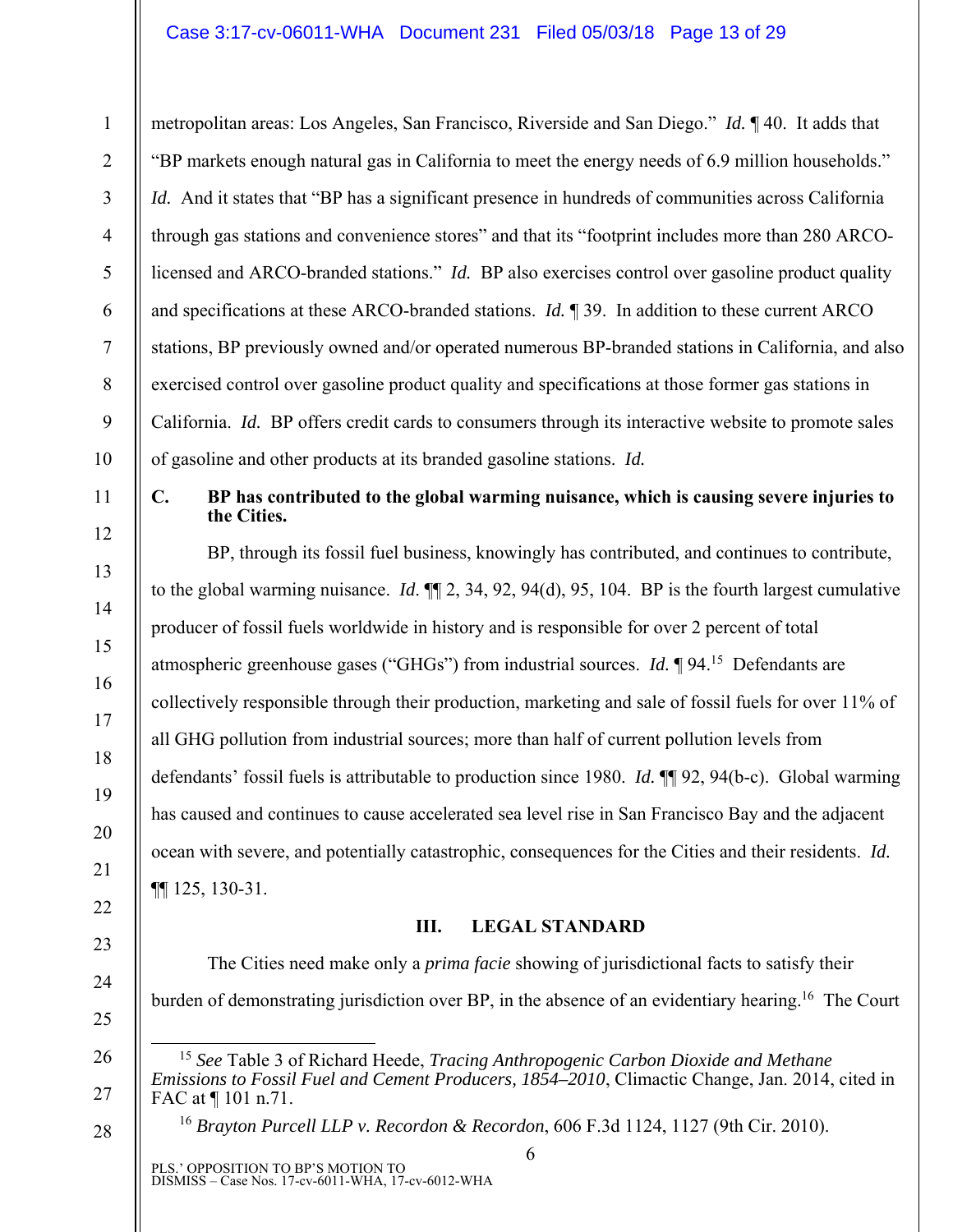must take uncontroverted allegations in the complaints as true, and resolve any factual conflicts and draw all reasonable inferences in favor of the Cities.17

3

1

2

4

5

6

7

8

9

10

11

12

## **IV. ARGUMENT**

# **A. This Court has specific jurisdiction over the Cities' claims against BP.**

Under Rule  $4(k)(1)(A)$ , this Court applies California's long-arm statute to determine the Court's jurisdiction over a party, which authorizes jurisdiction to the full extent constitutionally permitted.18 To exercise jurisdiction, three requirements must be met: 1) the defendant must purposefully direct its activities toward the forum; 2) the claim must arise out of or relate to the defendant's forum-related activities; and 3) the exercise of jurisdiction must be reasonable, *i.e*., comport with fair play and substantial justice.<sup>19</sup> If the Cities meet the first two requirements, the burden shifts to BP to present a compelling case that the exercise of jurisdiction would be unreasonable.20

13

14

15

16

17

18

19

20

21

22

23

24

25

26

28

## **1. BP does not challenge that it purposefully directed its activities to California.**

Although BP claims that "[n]one of the requirements for exercising specific jurisdiction is met here," it does not challenge purposeful direction.<sup>21</sup> The Cities satisfy the purposeful direction requirement because they allege numerous intentional acts purposefully directed at, and indeed performed in, California, including:22

- BP makes the companywide decision to produce massive amounts of fossil fuels, including taking into account climate change risks. BP directs its subsidiaries to operationally carry out this companywide directive in California by producing crude oil in Alaska that it ships to California, and directing its subsidiaries to substantially participate in the refining, marketing, and sales of fossil fuel products in California;
- BP subsidiary and agent Atlantic Richfield Company located its headquarters in Los Angeles, California and between 1975 and 1999 it extracted oil and natural gas in
- 17 *Id.*

# <sup>18</sup> *Axiom Foods, Inc. v. Acerchem Int'l, Inc*., 874 F.3d 1064, 1067 (9th Cir. 2017).

- <sup>19</sup> *Id.* at 1068.
- <sup>20</sup> *Id.* at 1068-69.

27  $21$  BP states that "solely for purposes of this motion it will assume that all fossil fuel production in California or the United States by any indirect subsidiary may be imputed to BP p.l.c." Br. 2.

<sup>22</sup> *See supra* Section II.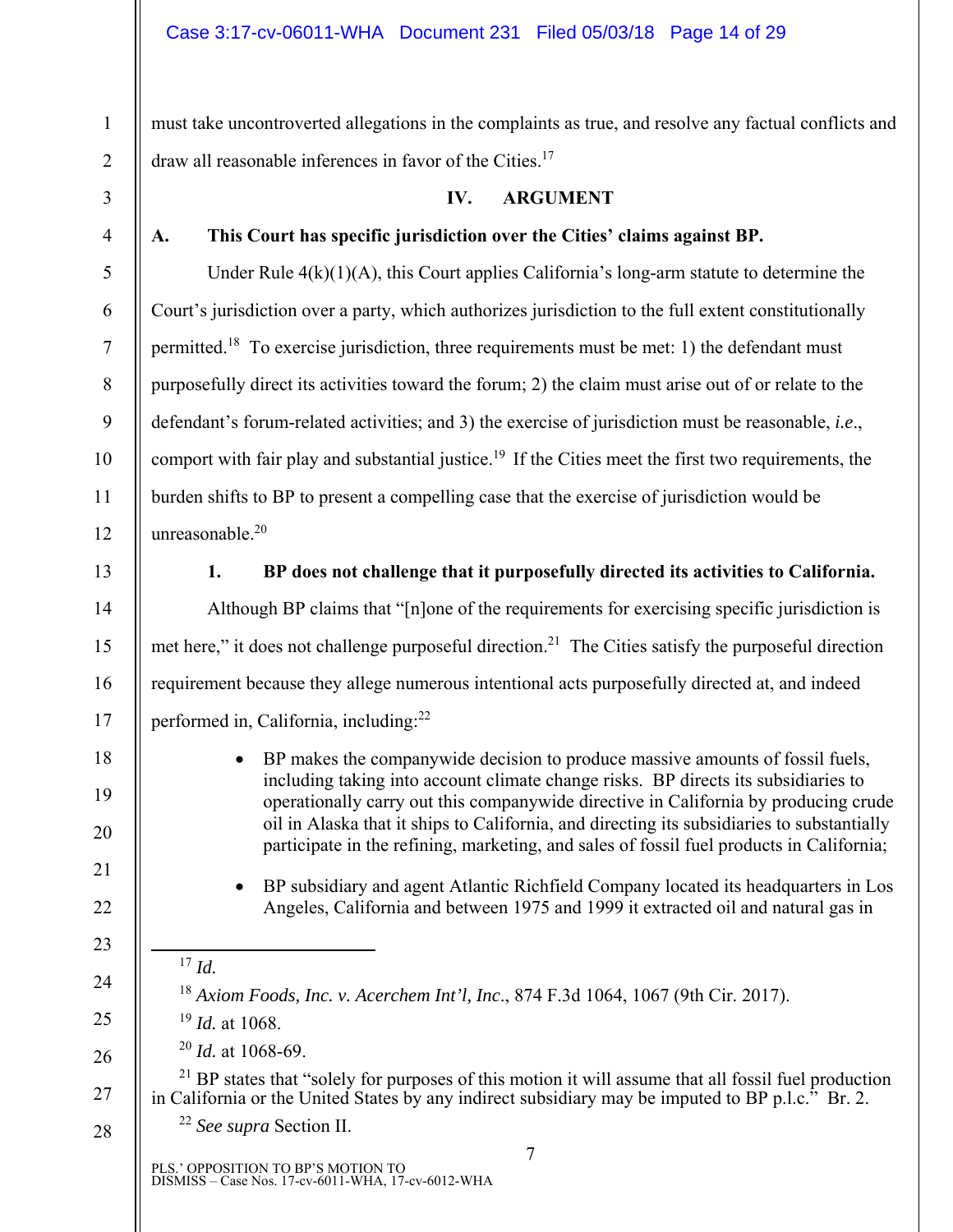California, and transported, marketed and sold fuel and other refined products in California, including to and through ARCO-branded gasoline stations;

• BP Shipping (USA) shipped approximately 2.56 billion barrels of crude oil into California, from 1975 to 2010;

 BP Global's website currently states that "BP has a significant presence in hundreds of communities across California through gas stations and convenience stores" and that its "footprint includes more than 280 ARCO-licensed and -branded stations," that "BP's marketing and trading business has provided energy products and services to California since 1984," that "[t]oday, the business markets enough natural gas in California to meet the needs of every home in the state's four largest metropolitan areas: Los Angeles, San Francisco, Riverside and San Diego," and that "BP markets enough natural gas in California to meet the energy needs of 6.9 million households."

These contacts amply support purposeful direction.

Alternatively, the Court may exercise jurisdiction over BP under Rule  $4(k)(2)$ , the federal long-arm statute, which permits the Court to aggregate BP's contacts with the United States as a whole instead of a particular state forum.<sup>23</sup> A defendant that seeks to preclude use of Rule  $4(k)(2)$ has only to name some other state in which the suit could proceed.<sup>24</sup> Otherwise, the Court may exercise jurisdiction over the defendant if the claim arises under federal law and the Court's exercise of personal jurisdiction comports with due process.25 This Court has determined that the Cities' nuisance claims "are necessarily governed by federal common law"<sup>26</sup> (which the Cities treat as law of the case while preserving all objections), and BP has not identified any court in the United States in which it would submit to jurisdiction.

BP's extensive contacts with the United States—fossil fuel production, marketing and sales, and its extensive advertising and communications to promote pervasive use of its fossil fuel products —directly contribute to global warming and the rising sea levels that cause the Cities' injuries. For example, BP began producing oil at Prudhoe Bay in Alaska in 1977, and has shipped it to various

- 23 *Pebble Beach Co. v. Caddy*, 453 F.3d 1151, 1158 (9th Cir. 2006).
- <sup>24</sup> *Holland America Line, Inc. v. Wartsila North America, Inc.*, 485 F.3d 450, 461 (9th Cir. 2007).

8

- <sup>25</sup> *Axiom Foods*, 874 F.3d at 1072.
- 26 ECF No. 134 at 3 in 3:17-cv-06012-WHA.

PLS.' OPPOSITION TO BP'S MOTION TO DISMISS – Case Nos. 17-cv-6011-WHA, 17-cv-6012-WHA

28

1

2

3

4

5

6

7

8

9

10

11

12

13

14

15

16

17

18

19

20

21

22

23

24

25

26

27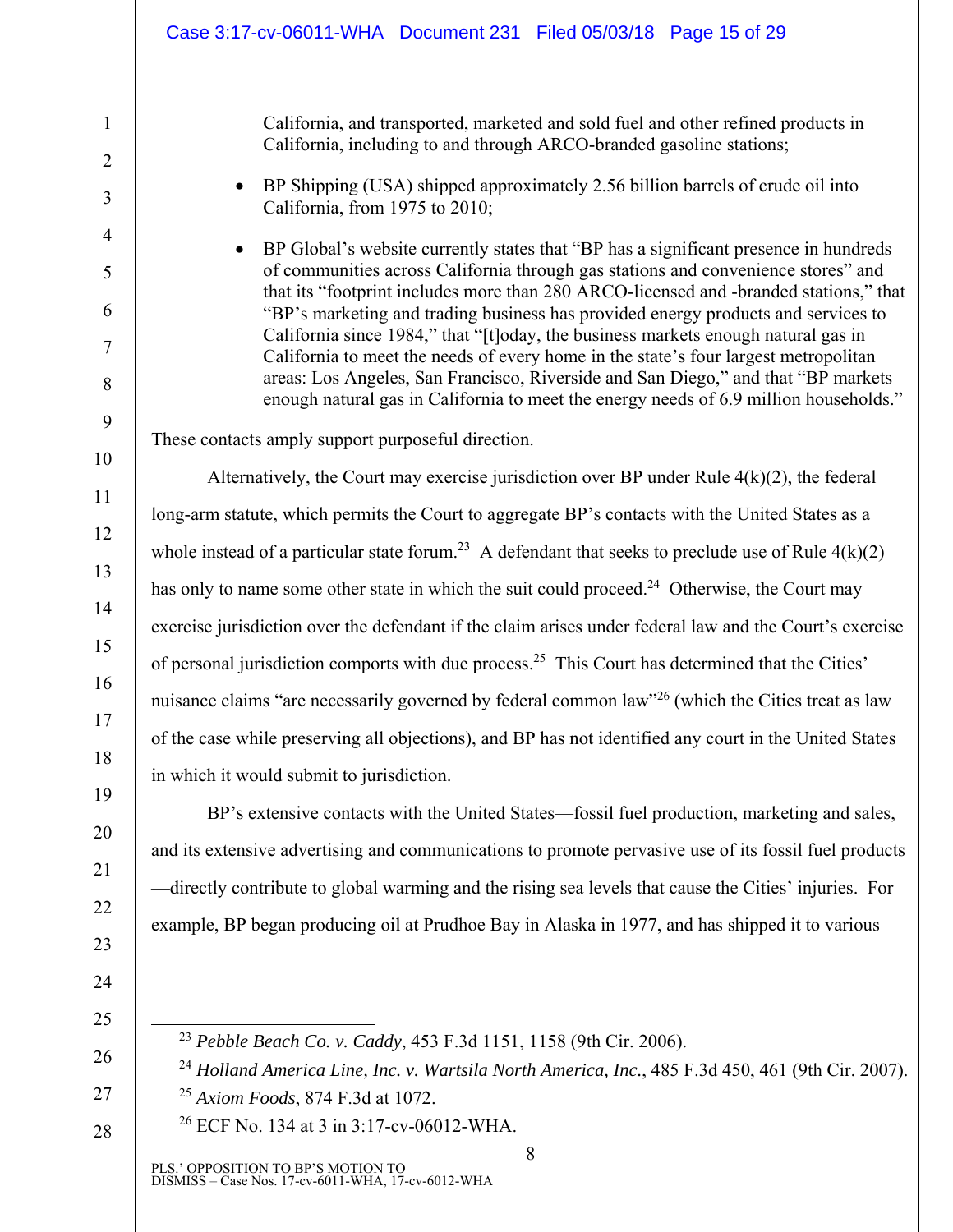ports around the world.<sup>27</sup> BP's website states: "BP . . . operates the entire Greater Prudhoe Bay area, which . . . produces around 55 percent of Alaska's oil and gas, and in 2016 it averaged nearly 281,000 barrels of oil equivalent each day," and that "BP also owns interests in seven other North Slope oil fields, including Alaska's newest oil and gas field, Point Thomson."28 In addition to Alaska and California, its website indicates that BP conducts significant fossil fuel production, marketing and sales business in Colorado, Illinois, Indiana, Louisiana, New Jersey, New Mexico, Ohio, Oklahoma, South Carolina, Washington, and Wyoming.29

1

2

3

4

5

6

7

8

9

10

11

12

13

14

15

16

17

18

19

20

21

22

23

24

25

26

27

28

**2. The Cities' claims arise out of or relate to BP's conduct in California.** 

The second prong of the personal jurisdiction test involves a causal analysis. The Ninth Circuit has adopted a but-for test: "Under the 'but for' test, 'a lawsuit arises out of a defendant's contacts with the forum state if a direct nexus exists between those contacts and the cause of action."<sup>30</sup> Courts do not apply this test "stringently."<sup>31</sup> BP argues that the Cities cannot satisfy this requirement because BP's production, sales and promotion of fossil fuels in California did not by themselves cause *all* of the Plaintiffs' injuries. But where the plaintiff's injuries have been caused by the totality of national conduct, personal jurisdiction exists if the defendant undertook some of this conduct within the forum.

For example, in *Keeton v. Hustler Magazine, Inc*., the Supreme Court held that a court could exercise personal jurisdiction over a non-resident tortfeasor even though "the bulk of the harm done

- $27$  FAC ¶ 42.
- <sup>28</sup> *Id.*
- <sup>29</sup> *Id.*

<sup>30</sup> *Learjet, Inc. v. Oneok, Inc.*, 715 F.3d 716, 742 (9th Cir. 2013) (quoting *Fireman's Fund Ins. Co. v. Nat'l Bank of Coops*., 103 F.3d 888, 894 (9th Cir. 1996)), *aff'd sub nom. Oneok, Inc. v. Learjet, Inc.*, 135 S. Ct. 1591, 191 L. Ed. 2d 511 (2015).

 $\mathbf Q$ <sup>31</sup> *Adidas Am., Inc. v. Cougar Sport, Inc.*, 169 F. Supp. 3d 1079, 1085, 1092–93 (D. Or. 2016) (test "should not be narrowly applied; rather, the requirement is merely designed to confirm that there is some nexus between the cause of action and defendant's contact with the forum"; sustaining jurisdiction where defendant's infringing product was purchased over the web by only three people in the forum) (quotation marks omitted); *California Brewing Co. v. 3 Daughters Brewing LLC*, 2016 WL 1573399, at \*6 (E.D. Cal. Apr. 19, 2016) ("Despite its apparently strict language, many district courts in the Ninth Circuit have not applied the 'but for' test stringently"); *Elec. Recyclers Int'l, Inc. v. Calbag Metals Co.*, 2015 WL 1529490, at \*4 (E.D. Cal. Apr. 2, 2015) ("Despite the apparently strict language of the but-for test, the Ninth Circuit has not applied the [but-for] test stringently.").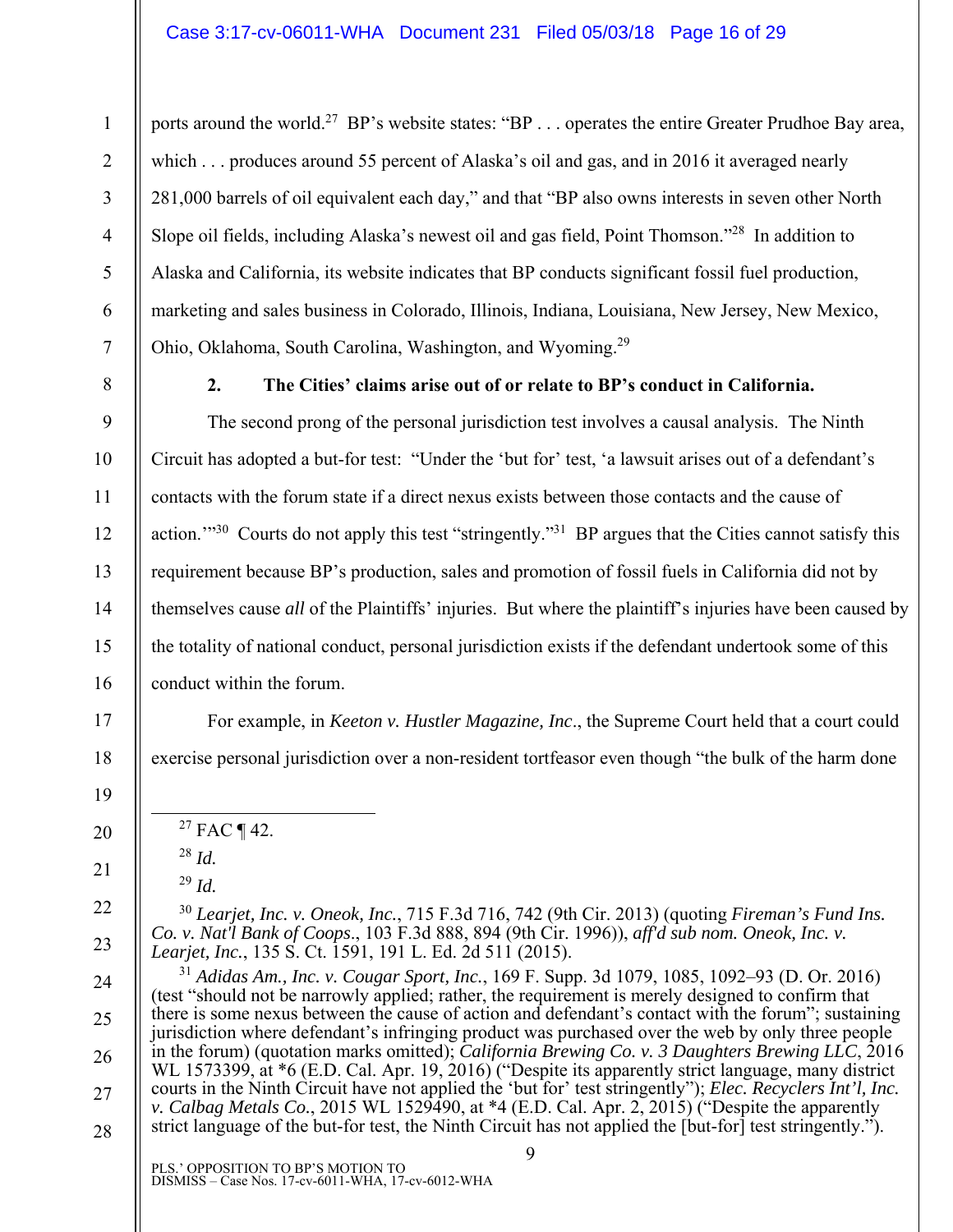1 2 3 4 5 6 7 to [the plaintiff] occurred outside" the state.32 In *Keeton*, the defendant publisher was sued in New Hampshire by a plaintiff seeking "nationwide damages" for allegedly libelous statements made in the national publication.33 Even though New Hampshire represented only a tiny fraction of the defendant's national sales, and even though the libelous reports were apparently investigated, written, edited, or produced elsewhere, the Court held that the defendant's actions in "carrying on a 'part of its general business' in New Hampshire . . . is sufficient to support jurisdiction when the cause of action arises out of the very activity being conducted, in part, in New Hampshire."34

8 9 10 11 12 13 14 15 16 17 18 19 20 21 Subsequent cases have continued to make clear that the defendant's forum-based activities need not cause the entire harm. For example, in *Dubose v. Bristol-Myers Squibb Co*., a resident of South Carolina sued foreign corporations in California for failure to warn and fraudulent misrepresentation with respect to a drug product that the defendants had tested at clinical trials in California and many other states.<sup>35</sup> The court, applying the Ninth Circuit's but-for test and upholding jurisdiction, rejected the defendants' argument that there is a numerical threshold for instate conduct when the injury is caused by conduct spread across many jurisdictions: What would that threshold be? If 25 percent of the clinical trials were conducted in California, would that be enough? 50 percent? 75 percent? The point is that our existing case law provides no basis for imposing an arbitrary cut-off, and the Court is disinclined to fashion a new barrier to the exercise of its jurisdiction from whole  $cloth<sup>36</sup>$ The court held that since the California clinical trials were "*part of* the unbroken chain of events leading to plaintiff's injury" they did not have to be the sole cause of the injury.<sup>37</sup> Similarly, in *Wilden Pump & Engineering Co. v. Versa-Matic Tool, Inc.*, a California plaintiff sued a

32 465 U.S. 770, 780 (1984).

<sup>33</sup> *Id.* at 775.

<sup>34</sup> *Id*.; s*ee also Shute v. Carnival*, 897 F.2d 377, 386 (9th Cir. 1990) (upholding personal jurisdiction where defendant had advertised in forum state but had no offices, employees or assets in the forum).

35 2017 WL 2775034 (N.D. Cal. June 27, 2017). The *Dubose* court simultaneously issued an identical ruling in a companion case brought by a New York plaintiff. *Cortina v. Bristol-Myers Squibb Co.*, 2017 WL 2793808 (N.D. Cal. June 27, 2017).

27

28

22

23

24

25

26

- 36 2017 WL 2775034 at \*4.
- <sup>37</sup> *Id*. at \*3 (emphasis added).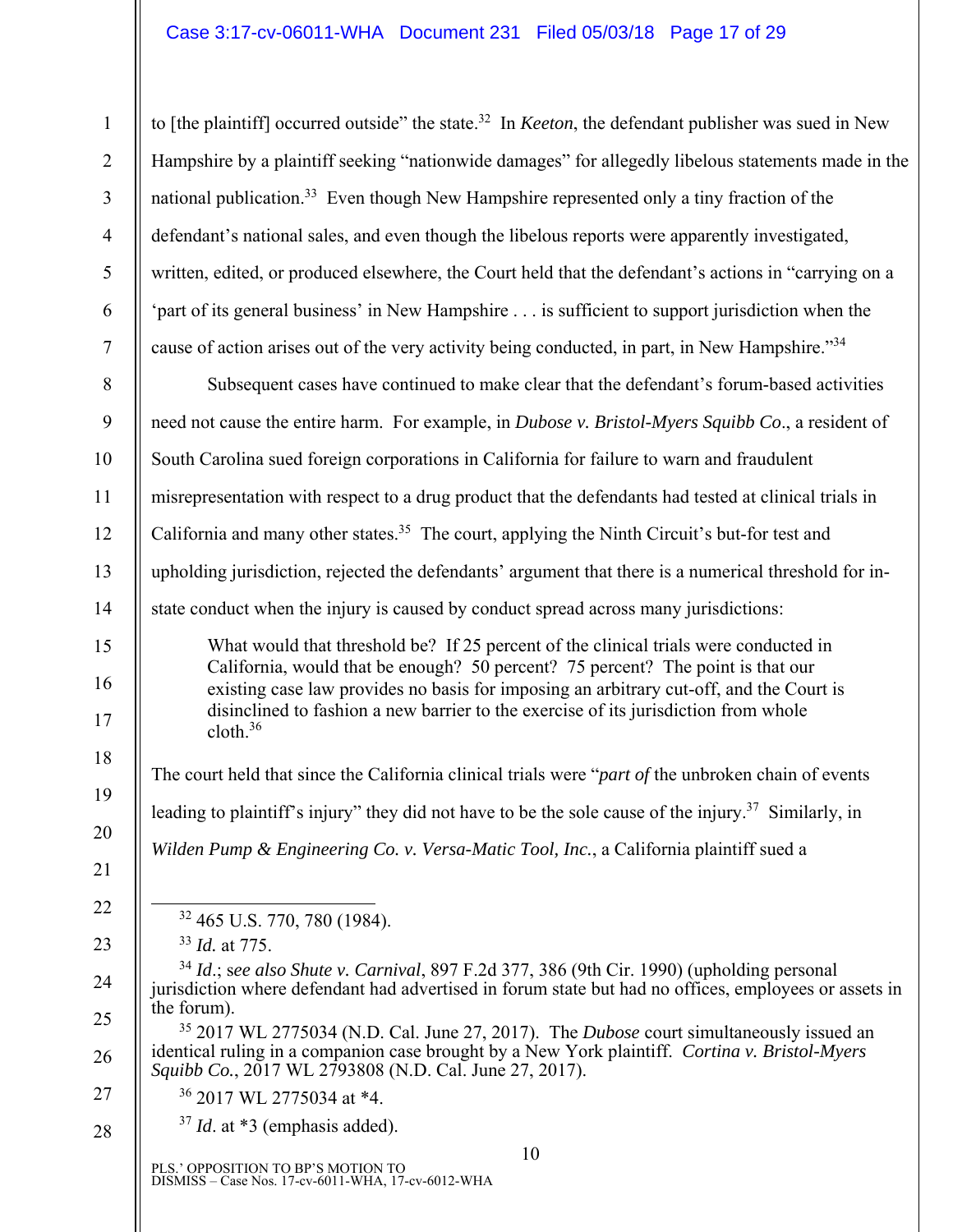Pennsylvania manufacturer for patent infringement and the manufacturer's sales of the product to California were only one to three percent of its annual sales. The court rejected an interpretation of the but-for test that would require just the California sales to cause the injury as leading to an "absurd result."38

Copyright cases have reached the same result. In *Mavrix v. New Video Channel America*, the Ninth Circuit upheld specific jurisdiction where the defendant's website largely "court[ed] a national audience" but also had "specific ties" to California.39 And in *Hendricks v. New Video Channel America*, the court held that defendants' promotion and distribution of the copyrighted material in California satisfied the causal relationship test, even though the defendants' conduct had occurred nationwide. Like *Wilden Pump*, the court interpreted the but-for test to avoid the "absurd result" that California conduct contributing to a California injury could not give rise to specific personal jurisdiction where the nature of the claim involved the defendant's nationwide injurious conduct. $40$ These cases demonstrate that personal jurisdiction exists where a large and harmful course of conduct extends into the forum state; forum conduct alone need not cause the injury.<sup>41</sup>

Here, BP engages or has engaged during the relevant time period in substantial in-state conduct to produce, sell and promote its fossil fuels. Its website even "offers credit cards to consumers … to promote sales of gasoline and other products at its branded gasoline stations, including BP-branded retail stations in the United States," and upon information and belief, formerly did so for BP-branded retail stations in California, much like the website in *Mavrix* was the but-for cause of injuries merely by making copyrighted photographs "accessible to users" in

21

1

2

3

4

5

6

7

8

9

10

11

12

13

14

15

16

17

18

19

20

- 22
- 23
- 24

25

26

27

28

 $41$  And while BP accuses the Cities of taking a contrary position in their motion to remand, Br. 12, the Cities have in fact been consistent: their claims are "not dependent on any one subset of defendants' fossil fuel production activities" but stem from all of the conduct. ECF No. 64 at 25:24 in 3:17-cv-06012-WHA. In fact, it is defendants that have contradicted themselves by arguing that a but-for jurisdictional test under the Outer Continental Shelf Lands Act ("OCSLA") was satisfied by virtue of the fact that "some portion of [the Cities'] injuries – i.e. some amount of sea level rise – is attributable to" the subset of Defendants fossil fuel production on the OCS and thus "would not have occurred absent Defendant's operations on the [outer continental shelf]." ECF No. 92 at 31:13-19 in 3:17-cv-06011-WHA.

PLS.' OPPOSITION TO BP'S MOTION TO DISMISS – Case Nos. 17-cv-6011-WHA, 17-cv-6012-WHA

39 647 F.3d 1218, 1222 (9th Cir. 2011).

38 1991 WL 280844, at \*4 (C.D. Cal. July 29, 1991).

40 2015 WL 3616983, at \*7 & n.11 (C.D. Cal. June 8, 2015).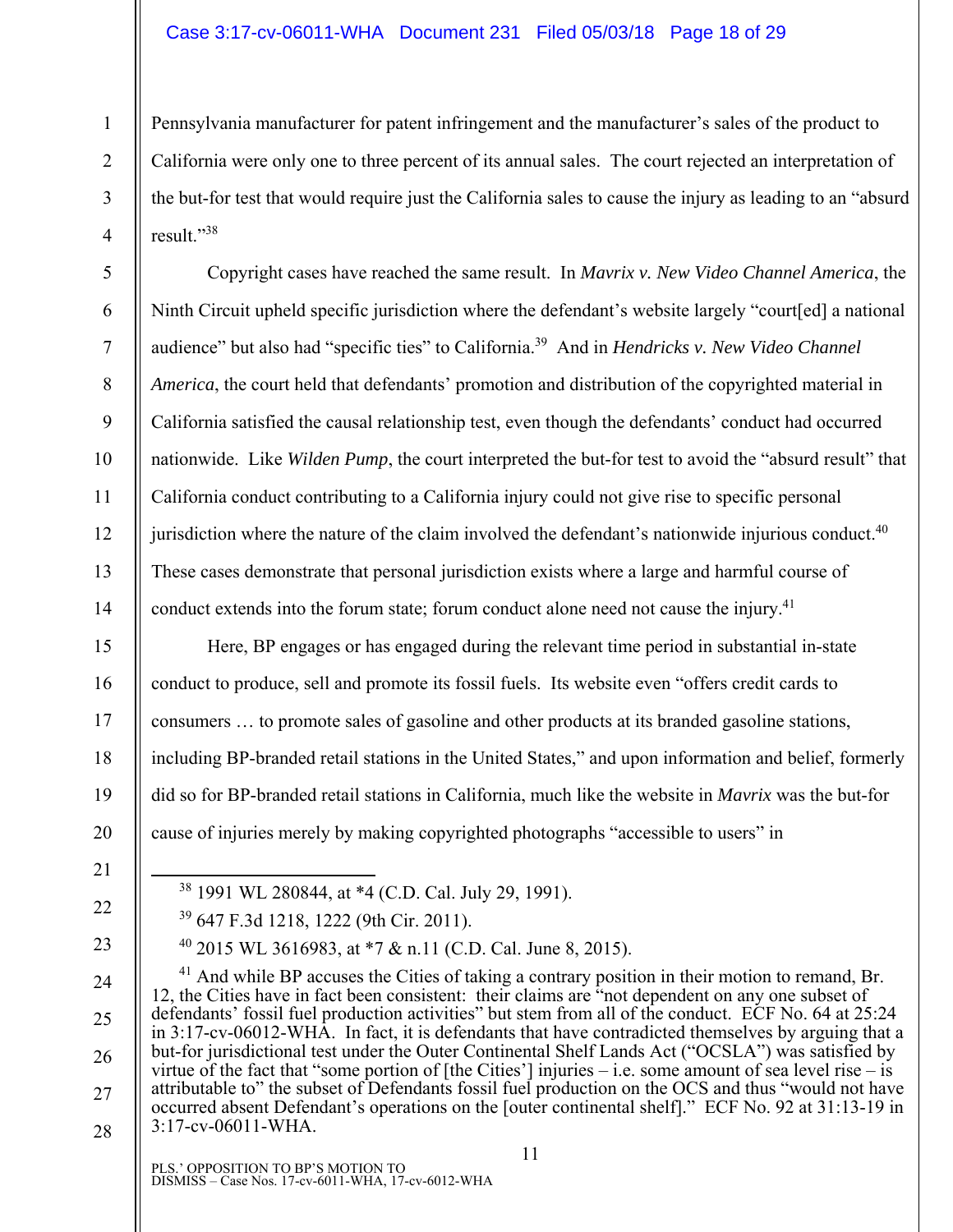#### Case 3:17-cv-06011-WHA Document 231 Filed 05/03/18 Page 19 of 29

California.42 This conduct is another causal factor in the Cities' injuries, insofar as the nuisance was caused both by production and by activities promoting additional consumption – promotions aimed in part at California, one of the largest markets for fossil fuels in the country. BP has numerous BPbranded franchises in the United States (and also formerly in California) over which it exercises substantial contractual control with respect to promotion of fossil fuels. *Exxon Mobil Corp. v. Attorney Gen.*, 2018 WL 1769759, at \*4-6 (Mass. Apr. 13, 2018) (upholding personal jurisdiction over Exxon based upon its advertising of its fossil fuel products in Massachusetts, its interactive web site allowing consumers to locate over 300 Exxon branded gas stations in the state, and Exxon's control over the promotion of its products in the state by way of a master franchise agreement).

10 11 12 13 14 15 16 17 18 19 20 21 Moreover the personal jurisdiction analysis "depends, to a significant degree, on the specific type of tort ... at issue<sup>"43</sup>—which in this case is nuisance. Nuisance has a well-established causal standard applicable in multiple tortfeasor cases that emphatically does not require the plaintiff to untangle which molecules came from where. Nuisance liability only requires that a defendant "contributes" to the nuisance. *Cox v. City of Dallas*, 256 F.3d 281, 292 n.19 (5th Cir. 2001). In a tort case involving multiple contributors to a nuisance where the pollution has mixed together, there is an indivisible injury and the plaintiff need only demonstrate that each defendant "contributed" to the nuisance. The law emphatically does not put the plaintiff to the impossible burden of untangling which molecules came from where. Indeed, the burden of apportionment is on the defendant.<sup>44</sup> And it is no defense that the defendant's conduct by itself would not have caused the harm, even when there are a great many contributors. So long as the defendant is aware that its conduct combines with that of others to create the harm, the defendant may be held liable. Environmental cases involving multiple contributors to an indivisible pollution problem are textbook examples of this principle.

22

1

2

3

4

5

6

7

8

9

- 23
- 24

25

26

27

28

42 FAC ¶ 39; *Mavrix*, 647 F.3d at 1228.

<sup>44</sup> Restatement (Second) of Torts  $\S$  433B(2).

<sup>43</sup> *Picot v. Weston*, 780 F.3d 1206, 1214 (9th Cir. 2015) (analyzing purposeful direction element); *cf. Friends of the Earth, Inc. v. Laidlaw Envtl. Servs. (TOC), Inc.*, 528 U.S. 167, 181 (2000) (courts may not "raise the standing hurdle higher than the necessary showing for success on the merits in an action").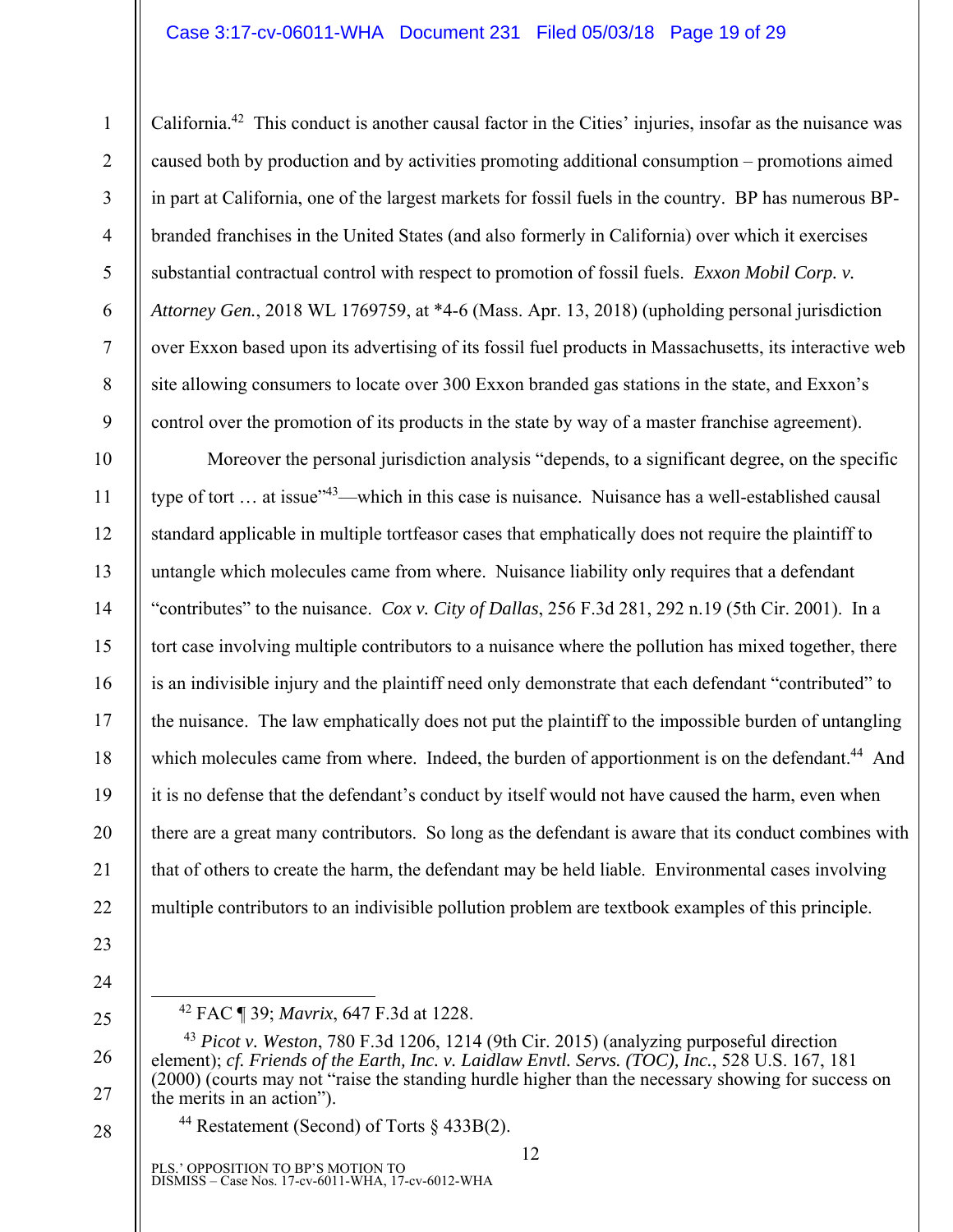| $\mathbf{1}$   | Three seminal cases long ago established the principle that those who substantially contribute                                                                                                                                                                                                                                                                                                                   |
|----------------|------------------------------------------------------------------------------------------------------------------------------------------------------------------------------------------------------------------------------------------------------------------------------------------------------------------------------------------------------------------------------------------------------------------|
| $\overline{2}$ | to a nuisance are liable, even when there are very large numbers of others who also contribute to the                                                                                                                                                                                                                                                                                                            |
| $\overline{3}$ | indivisible pollution problem. <sup>45</sup> This principle is now set forth in the Restatement and has been                                                                                                                                                                                                                                                                                                     |
| $\overline{4}$ | followed in many modern cases. As the Restatement notes, "the fact that other persons contribute to                                                                                                                                                                                                                                                                                                              |
| 5              | a nuisance is not a bar to the defendant's liability for his own contribution." <sup>46</sup> This is true even if                                                                                                                                                                                                                                                                                               |
| 6              | each defendant's contribution to the nuisance, standing alone, would not subject him to liability $-$ a                                                                                                                                                                                                                                                                                                          |
| $\tau$         | common fact pattern in pollution cases involving multiple polluters. <sup>47</sup> Prosser and Keeton state the                                                                                                                                                                                                                                                                                                  |
| $\,8\,$        | same rule:                                                                                                                                                                                                                                                                                                                                                                                                       |
| 9              | A number of courts have held that acts which individually would be                                                                                                                                                                                                                                                                                                                                               |
| 10             | innocent may be tortious if they thus combine to cause damage, in<br>cases of pollution $\dots$ . The explanation is that the standard of                                                                                                                                                                                                                                                                        |
| 11             | reasonable conduct applicable to each defendant is governed by the<br>circumstances, including the activities of the other defendants. <sup>48</sup>                                                                                                                                                                                                                                                             |
| 12             | This causation principle in multiple-tortfeasor cases where there is indivisible environmental injury                                                                                                                                                                                                                                                                                                            |
| 13             | is widely accepted. <sup>49</sup> In a recent opinion, Judge Posner, writing for the en banc Seventh Circuit,                                                                                                                                                                                                                                                                                                    |
| 14             | summarized the law:                                                                                                                                                                                                                                                                                                                                                                                              |
| 15             |                                                                                                                                                                                                                                                                                                                                                                                                                  |
| 16<br>17       | <sup>45</sup> See California v. Gold Run Ditch & Mining Co., 4 P. 1152, 1156 (Cal. 1884) (defendant's<br>pollution alone would not have caused injury given the "vast amount" of mining previously and<br>currently undertaken on the river by numerous others but defendant still liable for contributing to the<br>nuisance); Woodyear v. Schaefer, 57 Md. 1, 9 (Md. 1881) ("It is no answer to a complaint of |
| 18             | nuisance that a great many others are committing similar acts of nuisance upon the stream.")<br>(emphasis added); The Lockwood Co. v. Lawrence, 77 Me. 297 (Me. 1885) (same).                                                                                                                                                                                                                                    |
| 19             | <sup>46</sup> Restatement (Second) of Torts § 840E (1979); see also id. § 875.                                                                                                                                                                                                                                                                                                                                   |
| 20             | <sup>47</sup> Id. § 840E cmt. b; see also Milward v. Acuity Specialty Prods. Grp., 969 F. Supp. 2d 101, 111<br>n.5 (D. Mass. 2013) (defendant's product by itself need not be a sufficient cause of the harm).                                                                                                                                                                                                   |
| 21             | <sup>48</sup> Prosser & Keeton § 52; see also id. § 88B ("One may pollute a stream to some extent without<br>any harm, but if several do the same thing the plaintiff's use of the stream may be destroyed. It has                                                                                                                                                                                               |
| 22             | been held consistently in these cases that each defendant is liable.").                                                                                                                                                                                                                                                                                                                                          |
| 23             | <sup>49</sup> See, e.g., Michie v. Great Lakes Steel Div. Nat'l Steel Corp., 495 F.2d 213, 215-18 (6th Cir.                                                                                                                                                                                                                                                                                                      |
| 24             | 1974); City of Tulsa v. Tyson Foods, Inc., 258 F. Supp. 2d 1263, 1297 (N.D. Okla. 2003) ("[W]here<br>there are multiple tortfeasors and the separate and independent acts of codefendants 'concurred,                                                                                                                                                                                                            |
| 25             | commingled and combined' to produce a single indivisible injury for which damages are sought,<br>each defendant may be liable even though his/her acts alone might not have been a sufficient cause                                                                                                                                                                                                              |
| 26             | of the injury."), vacated by settlement, 2003 U.S. Dist. LEXIS 23416 (N.D. Okla. July 16, 2003);<br>Velsicol Chem. Corp. v. Rowe, 543 S.W.2d 337, 343 (Tenn. 1976); Landers v. East Texas Salt Water                                                                                                                                                                                                             |
| 27             | Disposal Co., 248 S.W.2d 731, 734 (Tex. 1952); Warren v. Parkhurst, 92 N.Y.S. 725, 727 (N.Y.<br>Sup. Ct. 1904) (where "the act of one defendant would not so contaminate the stream that the                                                                                                                                                                                                                     |
| 28             | plaintiff could complain of him" each is liable because "while each defendant acts separately, he is<br>acting at the same time in the same manner as the other defendants, knowing that the contributions<br>13                                                                                                                                                                                                 |
|                | PLS.' OPPOSITION TO BP'S MOTION TO<br>DISMISS - Case Nos. 17-cv-6011-WHA, 17-cv-6012-WHA                                                                                                                                                                                                                                                                                                                         |
|                |                                                                                                                                                                                                                                                                                                                                                                                                                  |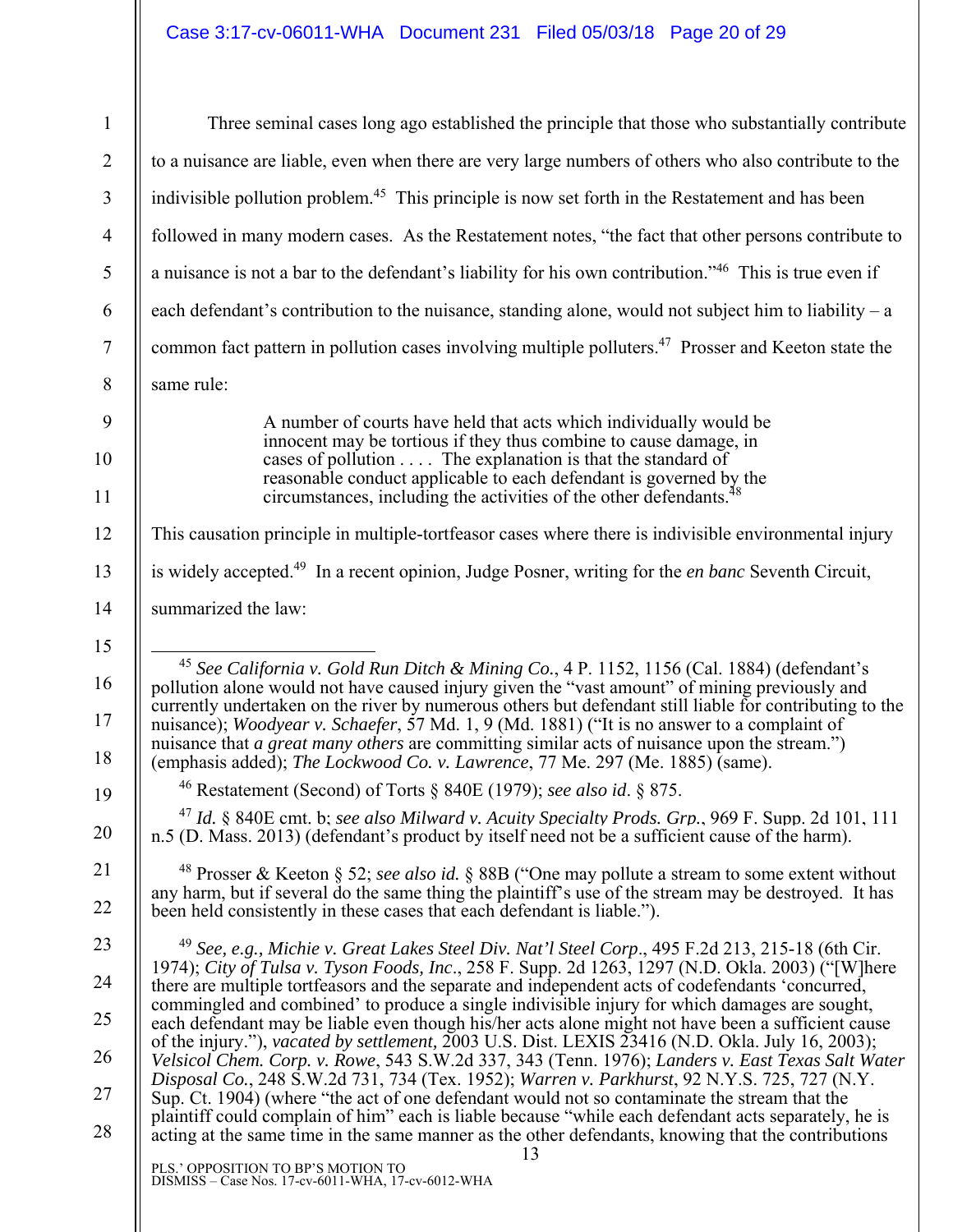|                     | Case 3:17-cv-06011-WHA  Document 231  Filed 05/03/18  Page 21 of 29                                                                                                                                                                        |
|---------------------|--------------------------------------------------------------------------------------------------------------------------------------------------------------------------------------------------------------------------------------------|
| 1                   | Even if the amount of pollution caused by each party would be too<br>slight to warrant a finding that any one of them had created a nuisance                                                                                               |
| $\overline{2}$<br>3 | (the common law basis for treating pollution as a tort), "pollution of a<br>stream to even a slight extent becomes unreasonable [and therefore a<br>nuisance] when similar pollution by others makes the condition of the                  |
| 4                   | stream approach the danger point. The single act itself becomes<br>wrongful because it is done in the context of what others are doing."                                                                                                   |
| 5                   | Keeton et al., supra, § 52, p. 354. If "each [defendant] bears a like<br>relationship to the event" and "each seeks to escape liability for a                                                                                              |
| 6                   | reason that, if recognized, would likewise protect each other defendant<br>in the group, thus leaving the plaintiff without a remedy," the attempt at escape fails; each is liable. $Id$ , § 41, p. 268. <sup>50</sup>                     |
| 7<br>$8\,$          | This principle also has been applied in cases decided under federal common law. For                                                                                                                                                        |
| 9                   | example, in Illinois v. Milwaukee, after the Supreme Court remitted the parties to federal district                                                                                                                                        |
| 10                  | court, the plaintiff proved a case involving eutrophication caused not only by the six municipal                                                                                                                                           |
| 11                  | defendants' sewage facilities but by thousands if not millions of "non-point" sources of nitrogen and                                                                                                                                      |
| 12                  | phosphorous, such as farms and airborne sources, that were spread over the entire watershed of Lake                                                                                                                                        |
| 13                  | Michigan across multiple states and two sovereign nations. <sup>51</sup> The defendants argued that the vast                                                                                                                               |
| 14                  | number of contributors defeated liability but the district court disagreed and held the defendants                                                                                                                                         |
| 15                  | liable: "If defendants' argument were to be adopted, it would be impossible to impose liability on                                                                                                                                         |
| 16                  | any polluter." <sup>52</sup> In short, the standard for causation on the merits in this multiple tortfeasor case                                                                                                                           |
| 17<br>18            |                                                                                                                                                                                                                                            |
| 19                  | by himself and the others acting in the same way will result necessarily in the destruction of the<br>plaintiff's property."), aff'd, 93 N.Y.S. 1009 (App. Div. 1905), aff'd, 78 N.E. 579 (N.Y. 1906); see                                 |
| 20                  | also In re "Agent Orange" Prod. Liab. Litig., 597 F. Supp. 740, 823 (E.D.N.Y. 1984) ("In the                                                                                                                                               |
| 21                  | pollution and multiple crash cases, the degree to which the individual defendant's actions contributed<br>to an individual plaintiff's injuries is unknown and generally unascertainable," yet "all defendants<br>have been held liable"). |
| 22                  | <sup>50</sup> Boim v. Holy Land Found. for Relief & Dev., 549 F.3d 685, 696-97 (7th Cir. 2008); accord                                                                                                                                     |
| 23                  | Restatement (Second) of Torts § 881 cmt. d ("It is also immaterial that the act of one of them by<br>itself would not constitute a tort if the actor knows or should know of the contributing acts of the<br>others.").                    |
| 24                  | <sup>51</sup> See 1973 U.S. Dist. LEXIS 15607, at *15 (N.D. Ill. 1973).                                                                                                                                                                    |
| 25                  | $52$ Id. at *20-21, aff'd in rel. part and rev'd in part on other grounds, 599 F.2d 151 (7th Cir.<br>1979), vacated on other grounds, 451 U.S. 304 (1981). Federal courts apply this indivisible injury                                    |
| 26                  | rule as a matter of federal common law gap filling under CERCLA in cases that, like air or water<br>pollution, typically involve very large numbers of contributors to hazardous waste sites. See                                          |
| 27                  | Burlington Northern & Santa Fe Ry. v. United States, 556 U.S. 599, 613–15 (2009) (adopting federal<br>common law approach of "seminal" decision in <i>United States v. Chem-Dyne Corp.</i> , 572 F. Supp. 802                              |
| 28                  | (S.D. Ohio 1983)).                                                                                                                                                                                                                         |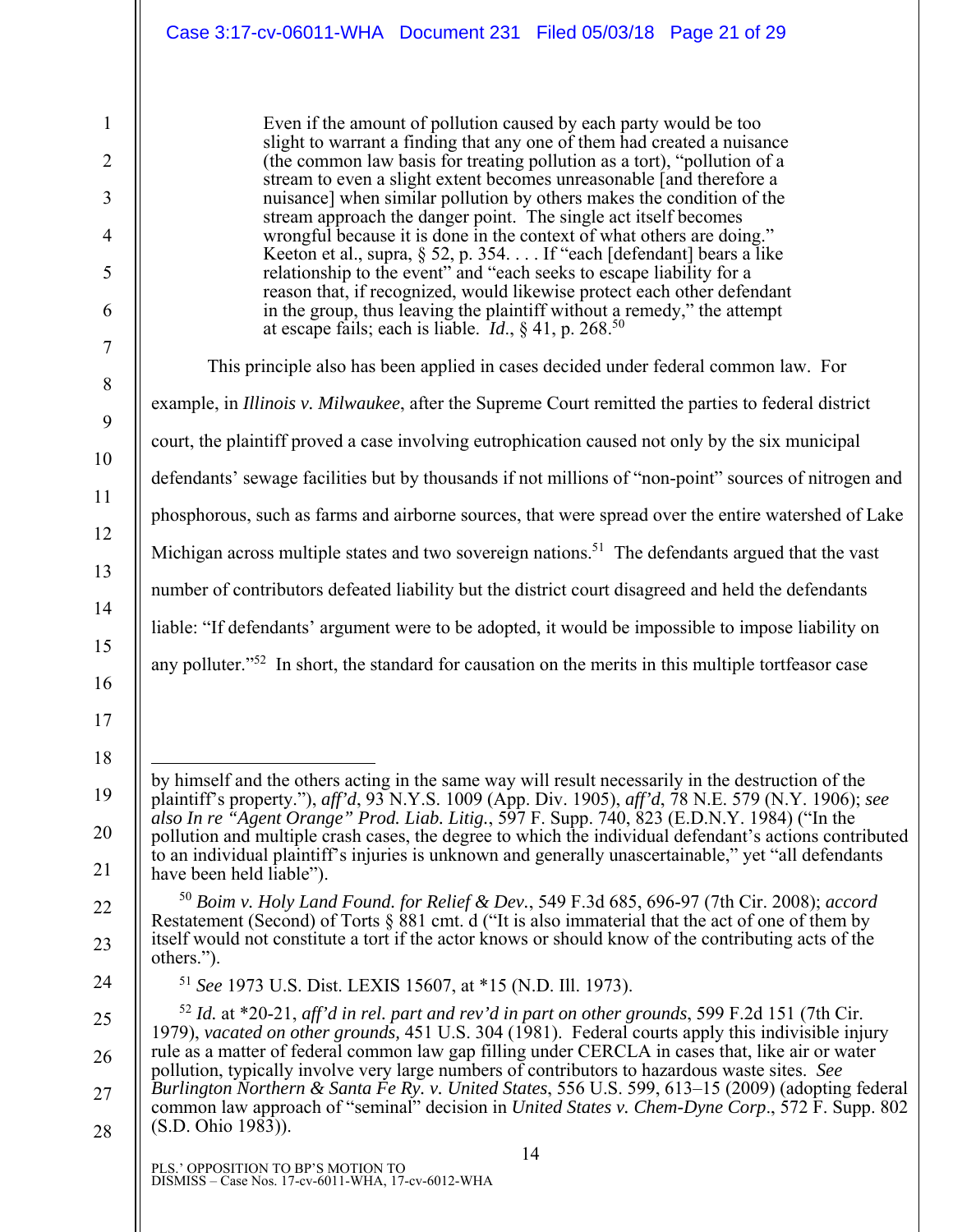informs the personal jurisdiction analysis and is at odds with BP's interpretation of the but-for test that would require all of the Cities' injuries to be caused solely by a subset of BP's activities.

1

2

3

4

5

6

7

8

9

10

11

12

13

14

15

16

17

18

19

20

21

22

23

BP relies principally on *Doe v. American National Red Cross*, where the plaintiff sued multiple Arizona defendants as well a non-resident FDA administrator, claiming that these defendants contributed to her husband contracting AIDS from a blood transfusion he received at an Arizona hospital.<sup>53</sup> The court concluded that the plaintiff's claims did not arise from the federal defendant's contacts with the forum because the federal officer had not "engaged in affirmative conduct allowing or promoting the transaction of business in Arizona," nor controlled distribution of blood products.<sup>54</sup> Here, however, BP has engaged in affirmative acts in the forum causing the Cities' injuries – producing oil and natural gas in California, producing oil in Alaska and shipping it to California, owning and operating a gasoline refinery in California for over forty years, and owning port facilities for receipt of crude oil in California.

*Doe v. Unocal Corp.*, also cited by BP, is inapposite because the sole basis asserted for exercising jurisdiction there was a contract defendant executed with a resident corporation, the contract was not negotiated or executed in California, not governed by California law, and had nothing to do with California.55 *Sullivan v. Ford Motor Co.*, is likewise distinguishable because the truck that was the subject of the plaintiff's product liability claim was constructed and purchased outof-state and the tailgate that caused the injury was made by a third party, therefore there was no causal connection between the defendant's substantial presence in California and the plaintiff's claim.56 Similarly, in *Bristol-Myers Squibb Co. v. Superior Court*, the plaintiffs brought a product defect claim in California, but their purchase, use and injury from the product all occurred elsewhere, and the product was also designed and manufactured outside California.57 In *Terracom v. Valley National Bank*, the link was too tenuous between the plaintiff's claim of negligent investigation

- 24
- 25

26

27

28

53 112 F.3d 1048, 1051-52 (9th Cir. 1997).

- <sup>54</sup> *Id.*
- <sup>55</sup> *Doe v. Unocal Corp*., 248 F.3d 915, 924 (9th Cir. 2001).
- 56 2016 WL 6520174, at \*1-3 (N.D. Cal. Nov. 3, 2016).
	- $57 \quad U.S. \quad , \quad .$ , 137 S. Ct. 1773, 1781 (2017).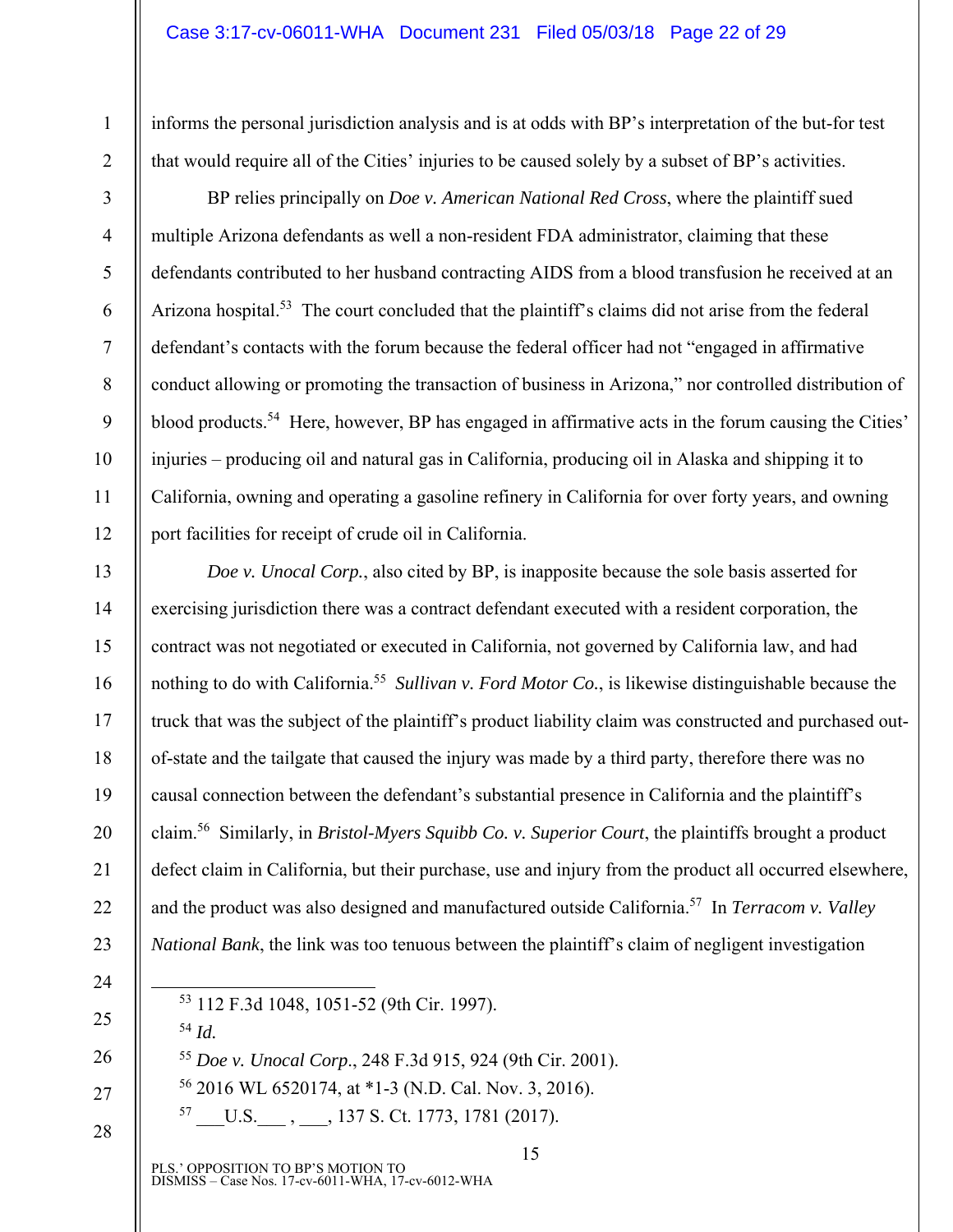#### Case 3:17-cv-06011-WHA Document 231 Filed 05/03/18 Page 23 of 29

against the non-resident bank and its execution of a certificate of sufficiency in support of the bond surety, when the bank had *no knowledge* that the certificate would be used in a federal works project in California.58 BP also relies on *Brackett v. Hilton Hotels Corp.*, but that case held that the claim did arise out of the forum contacts because the defendant acquired plaintiff's copyrighted artwork "from this district." 619 F. Supp. 2d 810, 818 (N.D. Cal. 2008).

1

2

3

4

5

6

7

8

9

10

11

12

13

14

15

16

17

18

19

20

21

22

23

24

25

26

#### **3. The Lombardo declaration should be disregarded as inadmissible expert testimony.**

The Lombardo Declaration is not relevant to the Court's analysis of personal jurisdiction because BP does not challenge that it purposefully directed itself at the forum and the Cities need not prove that BP's forum-related conduct is the sole or even primary cause of their injuries. The Court also should disregard the declaration as improper expert testimony by an attorney with no apparent expertise in the highly technical, scientific issues upon which he attests.

In a peer-reviewed study, Richard Heede and others concluded that BP is the fourth largest cumulative producer of fossil fuels worldwide from the mid nineteenth century to present. FAC ¶ 94(b) & n.71. Without providing any basis to explain why he is qualified to engage in a highly technical scientific analysis to calculate BP's alleged contribution to greenhouse gas emissions, global temperature increases and global sea level rise increases, Lombardo purports to do just this. ECF No. 184-2 ¶ 10. Lombardo claims to have "replicated Heede's approach and logic for this motion, with adjustments," purportedly to correct errors in Heede's study. *Id.* ¶¶ 6, 9. He purports to have "updated Heede's analysis," made "adjustments" to the time period and geographic territory used for Heede's study, used "linear interpolation" where certain data was not available, "estimated" Atlantic Richfield's California natural gas production volumes for certain years using "national sales data," and made "assumptions" to "estimate" BP's purported total U.S. production of fossil fuels, among other adjustments and assumptions. Lombardo claims to have relied on numerous scientific and other sources not referenced in the amended complaints and attaches almost 400 pages of exhibits to his declaration.<sup>59</sup>

27

28

58 49 F.3d 555, 557 (9th Cir. 1995).

<sup>59</sup> *See, e.g.,* Exs. 2, 3, 4, 5, 6, 8, 9, 10, 11, 12, 13, 14, 15, 16, 17, 18; *see also, e.g.,* ¶¶ 21-24.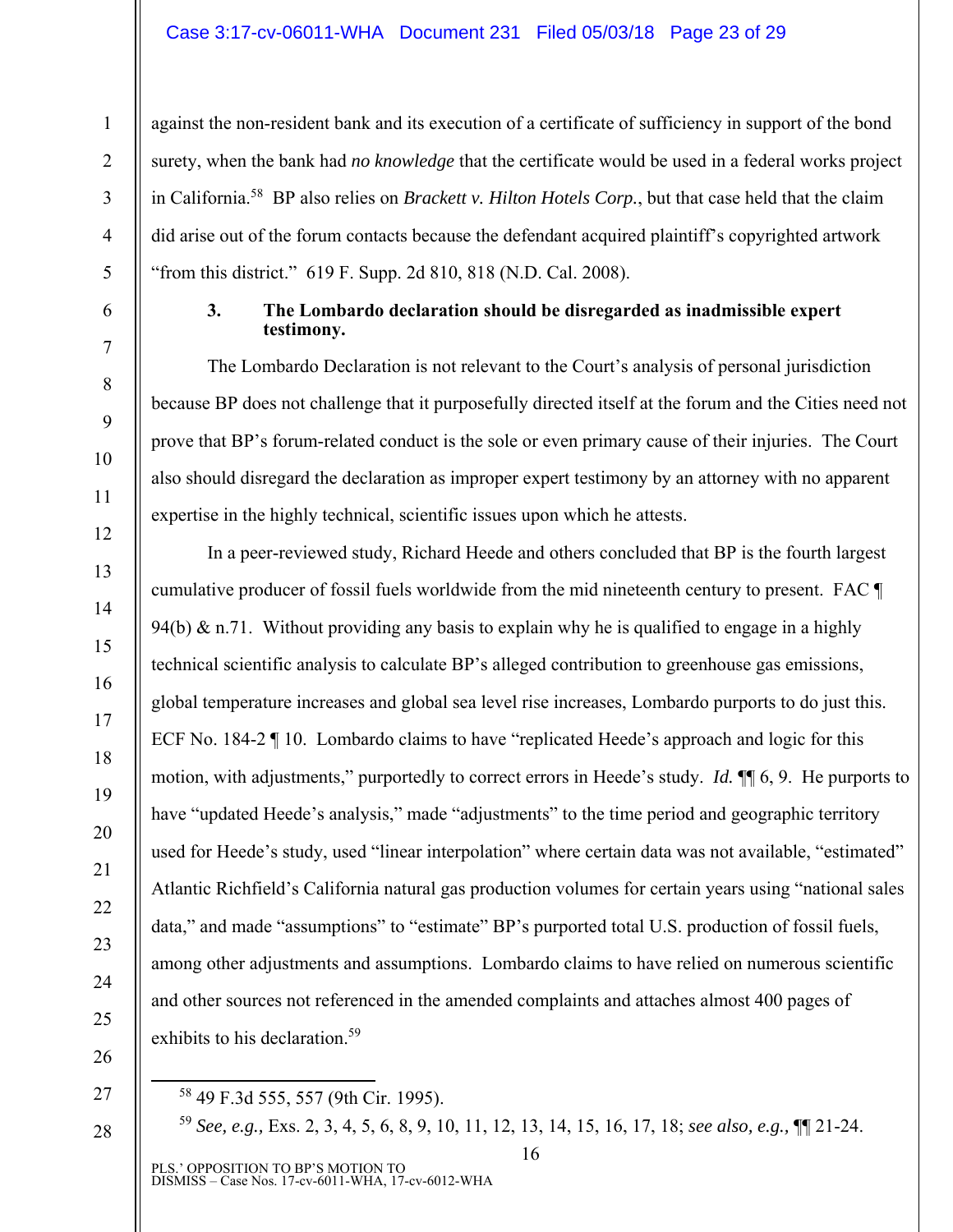# Case 3:17-cv-06011-WHA Document 231 Filed 05/03/18 Page 24 of 29

| 1              | But an expert witness must be "qualified to testify" by "knowledge, skill, experience,                                                                                                                      |
|----------------|-------------------------------------------------------------------------------------------------------------------------------------------------------------------------------------------------------------|
| $\overline{2}$ | training, or education." <sup>60</sup> "In assessing whether an expert has the appropriate qualifications, the                                                                                              |
| 3              | court considers whether the expert offers some special knowledge, skills, experience, training or                                                                                                           |
| $\overline{4}$ | education on the subject matter of the testimony contemplated." <sup>61</sup> "If an expert is not qualified to                                                                                             |
| 5              | render an opinion on a particular question or subject, it follows her opinion cannot assist the trier of                                                                                                    |
| 6              | fact as to that particular question or subject." <sup>62</sup>                                                                                                                                              |
| $\tau$         | Courts routinely exclude attorney-experts on substantive areas outside their legal                                                                                                                          |
| 8              | profession. <sup>63</sup> For example, in <i>Police &amp; Fire Retirement Systems of City of Detroit v. Watkins</i> , the                                                                                   |
| 9              | district court held inadmissible the proffered expert testimony by an attorney about the valuation of                                                                                                       |
| 10             | companies, carbon credits and related topics:                                                                                                                                                               |
| 11             | Mr. Watkins is a lawyer. He does not have an advanced degree-or any                                                                                                                                         |
| 12             | degree-in business economics or accounting, nor is he a member of any<br>professional organizations that establish mandatory standards for                                                                  |
| 13             | business valuations. He has no training in environmental science or<br>carbon emissions that would qualify him to analyze or valuate carbon                                                                 |
| 14             | credits. He has not published any articles on asset valuation, and has<br>never testified as an expert witness. <sup>64</sup>                                                                               |
| 15             | Similarly, in Deflecto, LLC v. Dundas *Jafine Inc., a patent case, the plaintiff sought to have an                                                                                                          |
| 16             | attorney testify regarding venting technologies; while the attorney had some experience in the                                                                                                              |
| 17             | subject matter, the court held that he was not qualified because "most if not all of his experience in                                                                                                      |
| 18             |                                                                                                                                                                                                             |
| 19             | <sup>60</sup> Copart, Inc. v. Sparta Consulting, Inc., 2018 WL 1871414, at *13 (E.D. Cal. Apr. 19, 2018);<br>Fed. R. Evid. 702.                                                                             |
| 20             | $61$ Copart, 2018 WL 1871414, at *13.                                                                                                                                                                       |
| 21             | $62$ Id.                                                                                                                                                                                                    |
| 22             | $^{63}$ See Police & Fire Retirement Systems of City of Detroit v. Watkins, 2011 WL 5307594, at *3<br>(E.D. Mich. Nov. 3, 2011) (rejecting proposed attorney expert testimony: "an attorney who may         |
| 23             | develop some functional prowess in presenting a technical defense does not himself become a<br>qualified expert."); Mytee Prod. Inc. v. HD Prod. Inc., 2009 WL 10672416, at *3 (S.D. Cal. Mar. 12,          |
| 24             | 2009) (excluding proposed expert testimony by attorney regarding potential risk of injury from air<br>movers and related topics because opinions are based upon "matters beyond his stated expertise"); cf. |
| 25             | Deflecto, LLC v. Dundas *Jafine Inc., 2015 WL 6755316, at *1 (W.D. Mo. Nov. 4, 2015) ("Unless a<br>patent lawyer is also a qualified technical expert, his testimony on these kinds of technical issues is  |
| 26             | improper and thus inadmissible.") (quotation omitted); Morin v. United States, 534 F. Supp. 2d 1179,<br>1185 (D. Nev. 2005) (even a "lawyer is not by general education and experience qualified to give an |
| 27             | expert opinion on every subject of the law") (quotation omitted), $aff'd$ , 244 F. App'x 142 (9th Cir.<br>2007).                                                                                            |
| 28             | $64$ 2011 WL 5307594, at $*3$ .                                                                                                                                                                             |
|                | 17<br>PLS.' OPPOSITION TO BP'S MOTION TO                                                                                                                                                                    |
|                | DISMISS - Case Nos. 17-cv-6011-WHA, 17-cv-6012-WHA                                                                                                                                                          |
|                |                                                                                                                                                                                                             |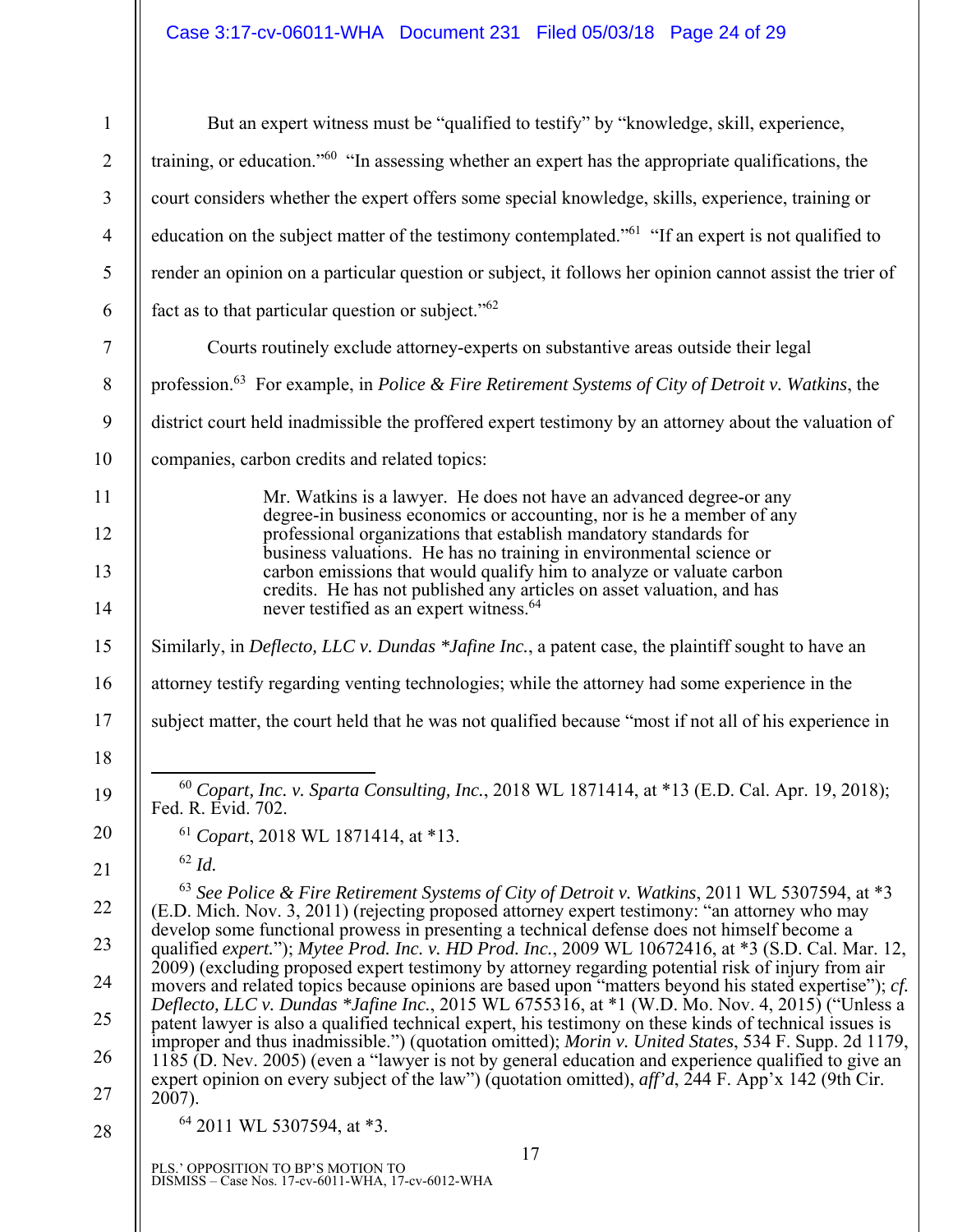HVAC, heating, ventilating, cooling, and venting was done as an attorney, not as an engineer."<sup>65</sup> Lombardo's proposed testimony should be rejected for the same reasons here – he has no qualifications in the relevant scientific disciplines.

- Lombardo's testimony also is inadmissible as lay opinion testimony. Such testimony must not be "based on scientific, technical, or other specialized knowledge within the scope of Rule 702." Fed. R. Evid. 701. This requirement "was added in 2000 to prevent litigants from skirting the *Daubert* standard or the expert disclosure guidelines by introducing expert opinion testimony as lay opinion testimony."66 Because attorney Lombardo purports to base his testimony on scientific, technical or other specialized knowledge, it is also inadmissible as lay opinion testimony.67
- 10

11

12

13

14

15

16

17

18

19

20

21

22

23

24

25

26

27

28

1

2

3

4

5

6

7

8

9

# **B. Exercising personal jurisdiction over BP is reasonable.**

Once Plaintiffs establish the first two elements of specific jurisdiction, the burden shifts to BP to present a "compelling case" establishing that the exercise of jurisdiction is unreasonable.<sup>68</sup>

BP correctly identifies the seven factors courts in the Ninth Circuit apply to determine whether the exercise of jurisdiction would be reasonable,<sup>69</sup> but BP does not meet its "heavy burden" to present a compelling case that the exercise of jurisdiction is unreasonable."70

# **The extent of the defendant's purposeful interjection into the forum state**

 BP itself is the ultimate decision-maker for companywide fossil fuel production levels, including taking into account climate change, and purposefully injected itself into the State of California by engaging in (or authorizing) nuisance-inducing conduct, including directing its

65 *Deflecto*, 2015 WL 6755316, at \*2.

 $67$  The Cities reserve all rights to further object to this purported expert testimony, to further seek its exclusion, and to present their own expert evidence at the appropriate time.

<sup>70</sup> *Chunghwa Telecom Global v. Medcom*, 2016 WL 5815831, at \*6 (N.D. Cal. Oct. 5, 2016).

<sup>66</sup> *Hynix Semiconductor Inc. v. Rambus Inc.*, 2008 WL 504098, at \*3 (N.D. Cal. Feb. 19, 2008); *see also* Fed. R. Evid. 701, notes to 2000 amendments (rule meant to "eliminate the risk that the reliability requirements set forth in Rule 702 will be evaded through the simple expedient of proffering an expert in lay witness clothing").

<sup>68</sup> *Bancroft & Masters, Inc. v. August Nat'l, Inc*., 223 F.3d 1082, 1088 (9th Cir. 2000).

<sup>69</sup> *Panavision Int'l, L.P. v. Toeppen*, 141 F.3d 1316, 1322 (9th Cir. 1998).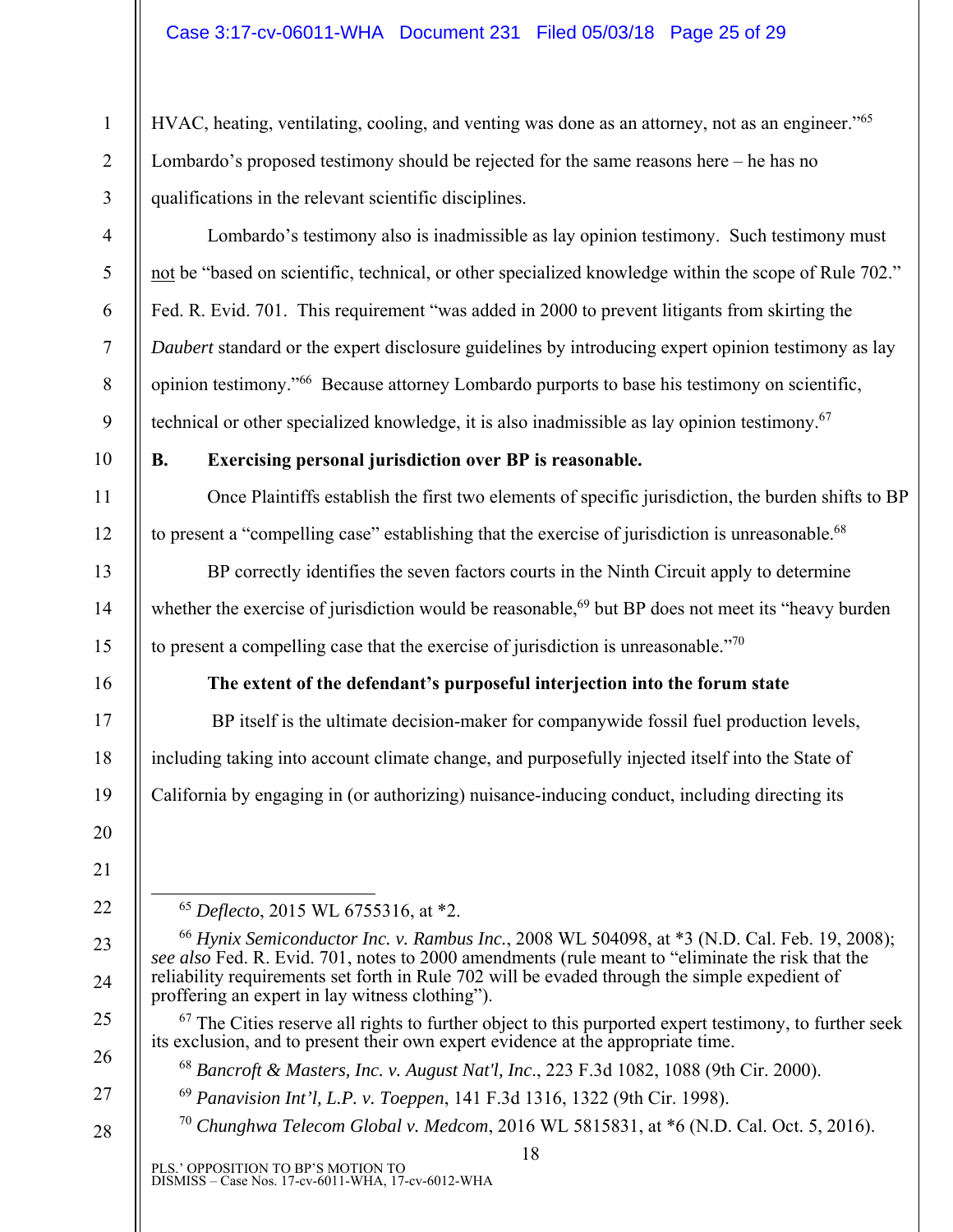1

2

subsidiaries to operationally carry out in California BP's decision to produce massive amounts of fossil fuels.

| 3                | The burden on the defendant in defending in the forum                                                                                                                                                         |  |
|------------------|---------------------------------------------------------------------------------------------------------------------------------------------------------------------------------------------------------------|--|
| $\overline{4}$   | The burden of defending in the State of California is not heavy, given BP's responsibility for                                                                                                                |  |
| $\mathfrak{S}$   | companywide fossil fuel production levels and that its subsidiaries have conducted substantial, on-                                                                                                           |  |
| 6                | going business in the State of California for decades that has contributed to Plaintiffs' injuries. <sup>71</sup>                                                                                             |  |
| $\overline{7}$   | "[M]odern advances in communications and transportation have significantly reduced the burden of                                                                                                              |  |
| $\, 8$           | litigating in another country." <sup>72</sup> [T]o present a 'compelling case' against jurisdiction, [BP] must do                                                                                             |  |
| $\boldsymbol{9}$ | more than simply claim, without elaboration, that litigation in a distant country presents an                                                                                                                 |  |
| 10               | unreasonable burden."73                                                                                                                                                                                       |  |
| 11               | The extent of the conflict with the sovereignty of the defendant's state                                                                                                                                      |  |
| 12               | Other than to register an abstract objection to the exercise of personal jurisdiction over a                                                                                                                  |  |
| 13               | U.K.-based company, BP has not identified any substantive conflicts with the sovereignty of its                                                                                                               |  |
| 14               | resident country.                                                                                                                                                                                             |  |
| 15               | The forum state's interest in adjudicating the dispute                                                                                                                                                        |  |
| 16               | "California has an interest in protecting its residents [.]" <sup>74</sup> That interest is particularly strong                                                                                               |  |
| 17               | in this case because Plaintiffs bring claims, in part, in their sovereign capacities to adjudicate injuries                                                                                                   |  |
| 18               | to Plaintiffs, their residents, and the public.                                                                                                                                                               |  |
| 19               |                                                                                                                                                                                                               |  |
| 20               |                                                                                                                                                                                                               |  |
| 21               | <sup>71</sup> Kabo Tool Co. v. Porauto Industrial Co., 2013 WL 5328496, at *7 (D. Nev. Sep. 20, 2013)                                                                                                         |  |
| 22               | While jurisdiction in Nevada may not be as convenient to the defendants, it does not present an<br>unreasonable burden. The defendants have been conducting business in Nevada for over 10 years. If          |  |
| 23               | the defendants have the ability to sufficiently conduct business, they also have the ability to defend<br>their actions in Nevada.").                                                                         |  |
| 24               | <sup>72</sup> Sinatra v. Nat'l Enquirer, Inc., 854 F.2d 1191, 1199 (9th Cir. 1988).                                                                                                                           |  |
| 25               | <sup>73</sup> Richmond Techns., Inc. v. Aumtech Business Solutions, 2011 WL 2607158, at *7 (N.D. Cal.<br>July 1, 2011) (finding the exercise of jurisdiction over defendants from India to be reasonable when |  |
| 26               | "Defendants have not alleged that litigation in California would present a serious financial or<br>physical hardship, nor have they suggested that India or some other state has a greater interest in the    |  |
| 27               | litigation or would provide a more efficient forum for resolving the dispute.").<br><sup>74</sup> Universal Stabilization Techns., Inc. v. Advanced BioNutrition Corp., 2017 WL 1838955, at *6                |  |
| 28               | (S.D. Cal. May 8, 2017).                                                                                                                                                                                      |  |
|                  | 19<br>PLS.' OPPOSITION TO BP'S MOTION TO<br>DISMISS - Case Nos. 17-cv-6011-WHA, 17-cv-6012-WHA                                                                                                                |  |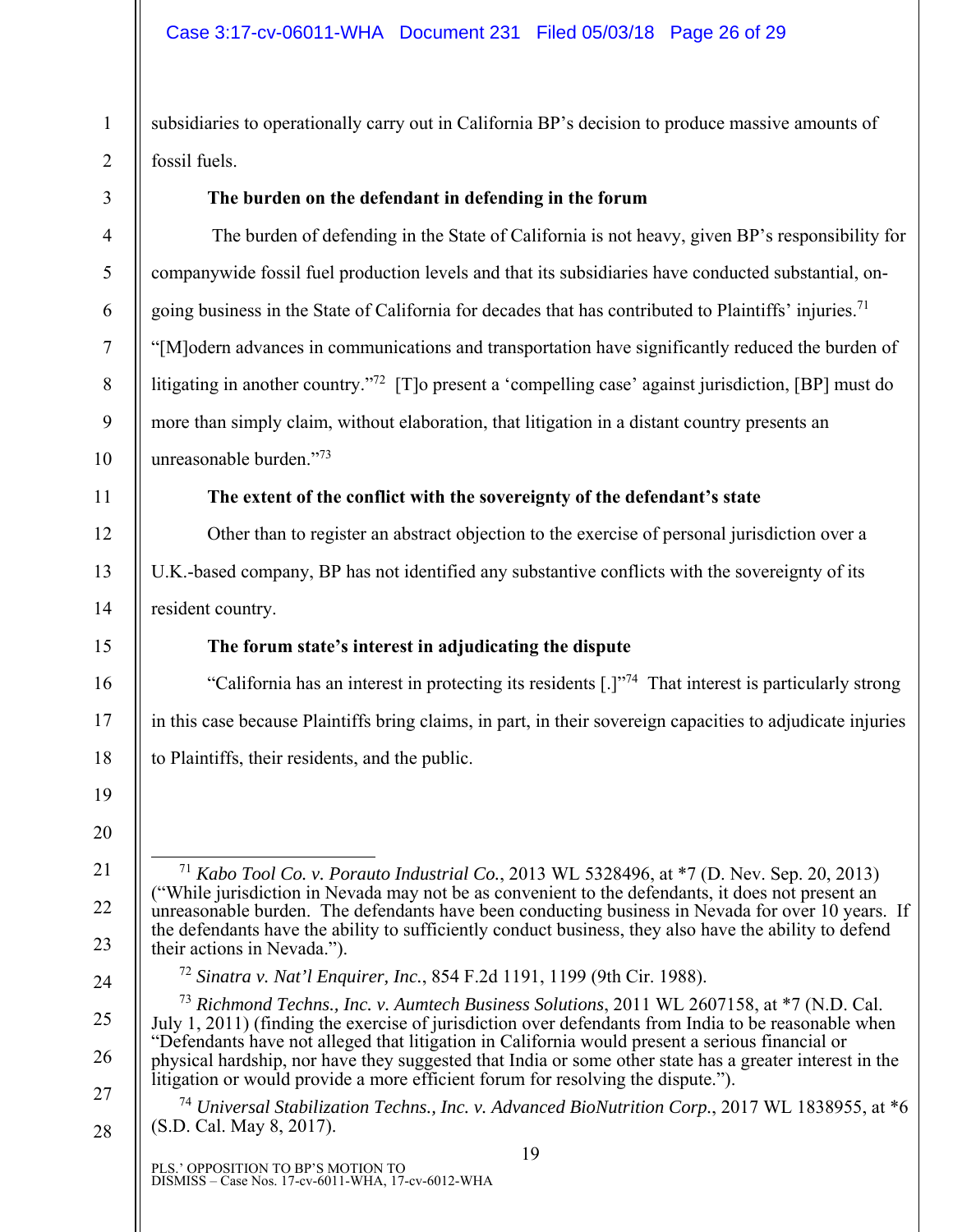# 1 2 3 4 5 6 7 8 9 10 11 12 13 14 15 16 17 18 19 20 21 22 23 24

#### **The most efficient judicial resolution of the controversy**

California is the most efficient forum, given that the injuries alleged occurred in this state as well as some of the injury-inducing conduct.

**The importance of the forum to the plaintiff's interest in convenient and effective relief** 

California offers convenient and effective relief for Plaintiffs' nuisance claims; BP has not identified any court that would be more effective or convenient.

## **The existence of an alternative forum**

BP has not identified an alternative forum. If the United Kingdom is considered an alternate forum, any inconvenience to BP of litigating in California would merely be transferred to Plaintiffs, who would still be litigating in this Court against defendant Chevron Corporation. This factor favors Plaintiffs.75

# **C. Alternatively, the Cities are entitled to jurisdictional discovery.**

In the alternative, to the extent that the Court may not be inclined to deny BP's motion outright, the Cities should be allowed jurisdictional discovery.<sup>76</sup> Discovery would be appropriate, for example, regarding BP's role as the ultimate decisionmaker with respect to levels of companywide production of fossil fuels, its control over global climate policies, and its decisions to have its subsidiaries and agents carry out decisions regarding fossil fuel production and climate policies in California. If the Court considers the Lombardo Declaration and the multiple external sources on which he purports to rely, to be relevant to this motion, the Cities request permission to take expert discovery of Mr. Lombardo.

28

25

 <sup>75</sup> *See, e.g., North Sister Publ'g, Inc. v. Schefren*, 2015 U.S. Dist. LEXIS 64637, at \*16 (D. Or. Apr. 6, 2015).

<sup>26</sup>  27 <sup>76</sup> *See, e.g., Laub v. United States DOI*, 342 F.3d 1080, 1093 (9th Cir. 2003); *Illumina, Inc. v. Qiagen NV*, 2016 WL 3902541, at \*4-5 (N.D. Cal. July 19, 2016); *SA Luxury Expeditions LLC v. Latin America for Less, LLC*, 2014 WL 6065838, at \*2 (N.D. Cal. Nov. 12, 2014); *Macias v. Waste Mgmt. Holdings, Inc.*, 2014 WL 4793989, at \*3 (N.D. Cal. Sept. 25, 2014).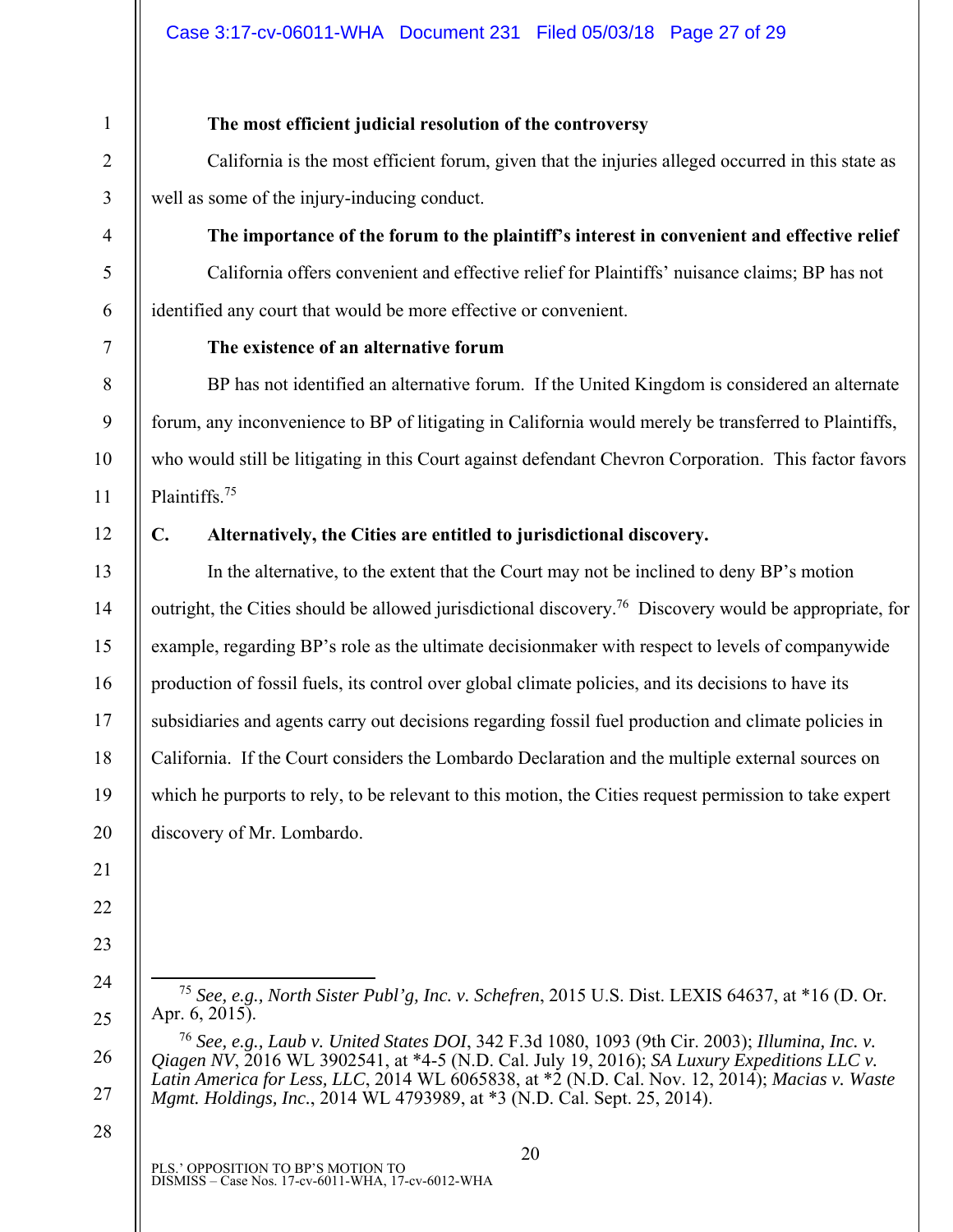| 1  | V.                                                                                          | <b>CONCLUSION</b>                                                                       |
|----|---------------------------------------------------------------------------------------------|-----------------------------------------------------------------------------------------|
| 2  | Because BP's oil and gas business has a direct nexus with Plaintiffs' nuisance allegations, |                                                                                         |
| 3  | BP's forum contacts related to the nuisance.                                                |                                                                                         |
| 4  | Dated: May 3, 2018                                                                          | Respectfully submitted,                                                                 |
| 5  |                                                                                             | ** /s/ Erin Bernstein                                                                   |
| 6  |                                                                                             | BARBARA J. PARKER (State Bar #069722)                                                   |
| 7  |                                                                                             | City Attorney<br>MARIA BEE (State Bar #167716)                                          |
| 8  |                                                                                             | Special Counsel<br>ERIN BERNSTEIN (State Bar #231539)                                   |
| 9  |                                                                                             | <b>Supervising Deputy City Attorney</b><br>MALIA MCPHERSON (State Bar #313918)          |
| 10 |                                                                                             | Attorney<br>One Frank H. Ogawa Plaza, 6th Floor                                         |
| 11 |                                                                                             | Oakland, California 94612<br>Tel.: (510) 238-3601                                       |
| 12 |                                                                                             | Fax: (510) 238-6500<br>Email: ebernstein@oaklandcityattorney.org                        |
| 13 |                                                                                             | Attorneys for Plaintiffs                                                                |
| 14 |                                                                                             | CITY OF OAKLAND and<br>PEOPLE OF THE STATE OF CALIFORNIA,                               |
| 15 |                                                                                             | acting by and through Oakland City Attorney<br><b>BARBARA J. PARKER</b>                 |
| 16 |                                                                                             | ** Pursuant to Civ. L.R. $5-1(i)(3)$ , the electronic                                   |
| 17 |                                                                                             | filer has obtained approval from this signatory.                                        |
| 18 |                                                                                             | ** /s/ Matthew D. Goldberg<br>DENNIS J. HERRERA, State Bar #139669                      |
| 19 |                                                                                             | <b>City Attorney</b><br>RONALD P. FLYNN, State Bar #184186                              |
| 20 |                                                                                             | <b>Chief Deputy City Attorney</b><br>YVONNE R. MERÉ, State Bar #173594                  |
| 21 |                                                                                             | Chief of Complex and Affirmative Litigation<br>ROBB W. KAPLA, State Bar #238896         |
| 22 |                                                                                             | Deputy City Attorney<br>MATTHEW D. GOLDBERG, State Bar #240776                          |
| 23 |                                                                                             | Deputy City Attorney<br>City Hall, Room 234                                             |
| 24 |                                                                                             | 1 Dr. Carlton B. Goodlett Place<br>San Francisco, California 94102-4602                 |
| 25 |                                                                                             | Tel.: (415) 554-4748<br>Fax.: $(415)$ 554-4715                                          |
| 26 |                                                                                             | Email: matthew.goldberg@sfcityatty.org                                                  |
| 27 |                                                                                             | <b>Attorneys for Plaintiffs</b><br>CITY AND COUNTY OF SAN FRANCISCO and                 |
| 28 |                                                                                             | PEOPLE OF THE STATE OF CALIFORNIA,<br>acting by and through San Francisco City Attorney |
|    |                                                                                             | 21                                                                                      |
|    | PLS.' OPPOSITION TO BP'S MOTION TO<br>DISMISS - Case Nos. 17-cv-6011-WHA, 17-cv-6012-WHA    |                                                                                         |
|    |                                                                                             |                                                                                         |